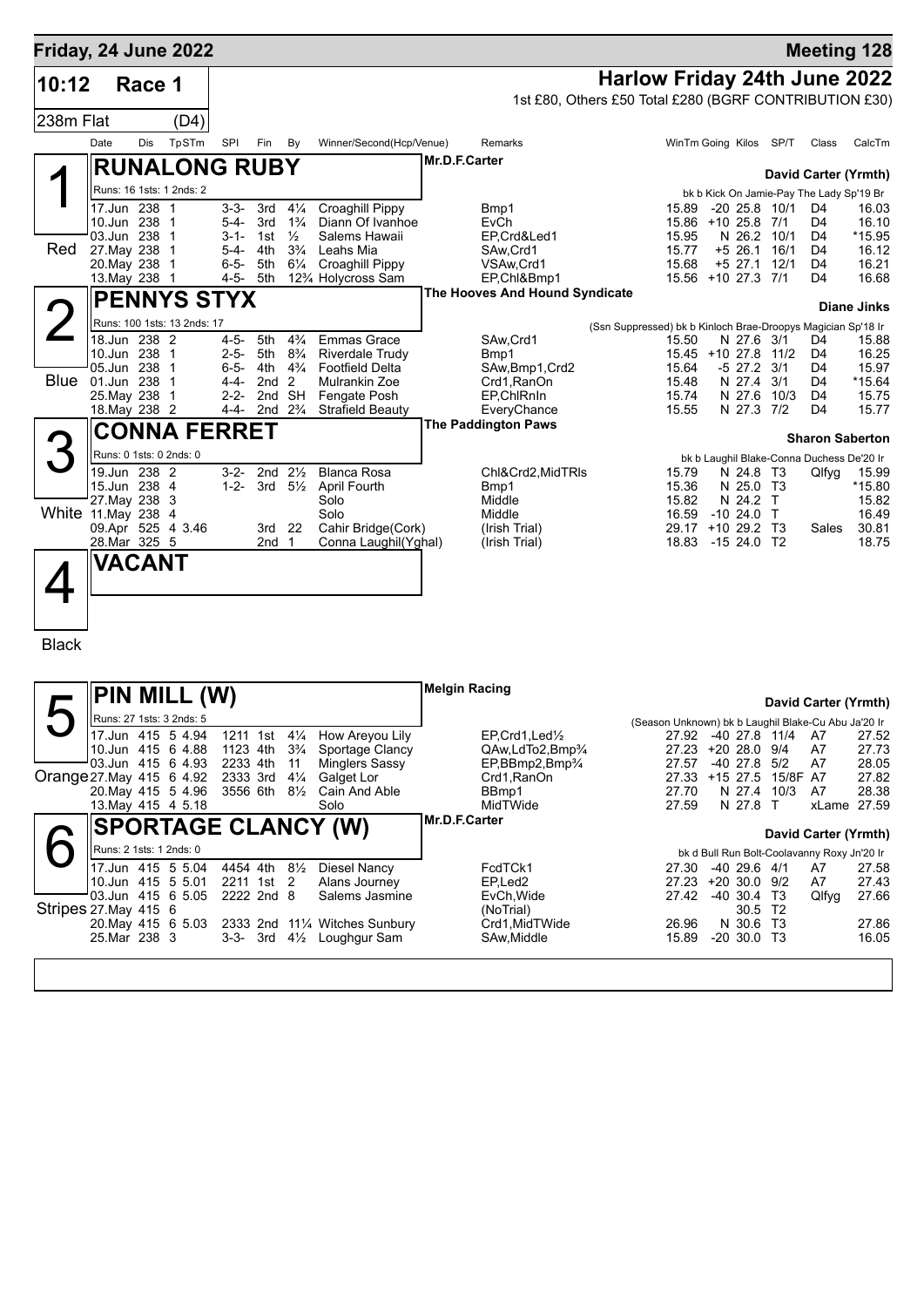| 10:31<br>415m Flat        | Date                    | Race 2<br>Dis | (A7)                                             |                                                    |                           |                                  |                                                                    |                |                                                        |                                                            |                |                                          |               |                                              |                         |
|---------------------------|-------------------------|---------------|--------------------------------------------------|----------------------------------------------------|---------------------------|----------------------------------|--------------------------------------------------------------------|----------------|--------------------------------------------------------|------------------------------------------------------------|----------------|------------------------------------------|---------------|----------------------------------------------|-------------------------|
|                           |                         |               |                                                  |                                                    |                           |                                  |                                                                    |                | 1st £95, Others £50 Total £345 (BGRF CONTRIBUTION £30) |                                                            |                |                                          |               |                                              |                         |
|                           |                         |               |                                                  |                                                    |                           |                                  |                                                                    |                |                                                        |                                                            |                |                                          |               |                                              |                         |
|                           |                         |               | TpSTm                                            | SPI                                                | Fin                       | By                               | Winner/Second(Hcp/Venue)                                           |                | Remarks                                                |                                                            |                | WinTm Going Kilos SP/T                   |               | Class                                        | CalcTm                  |
|                           |                         |               | <b>DECOY DESTINY</b>                             |                                                    |                           |                                  |                                                                    |                | Mrs.L.E.Cobbold                                        |                                                            |                |                                          |               |                                              | Kevin Cobbold (Yrmth)   |
|                           | Runs: 3 1sts: 0 2nds: 0 |               |                                                  |                                                    |                           |                                  |                                                                    |                |                                                        |                                                            |                |                                          |               | dkbd b Droopys Sydney-Tullig Bonnie Sp'20 Ir |                         |
|                           |                         |               | 10.Jun 415 1 5.19                                | 5555 5th                                           |                           | $6\frac{1}{4}$                   | Sportage Clancy                                                    |                | <b>VSAw</b>                                            |                                                            |                | 27.23 +20 26.4 8/1                       |               | A7                                           | 27.93                   |
|                           |                         |               | 03.Jun 415 1 5.29<br>27. May 415 2 5.11          | 6444 3rd<br>6565 6th                               |                           | $9\frac{1}{4}$                   | <b>Minglers Sassy</b><br>12 <sup>1</sup> / <sub>2</sub> Galget Lor |                | UpWithTrap,Crd <sup>3</sup> /4<br>VSAw, BBmp2, Bmp3    |                                                            | 27.57          | -40 26.4 10/1<br>27.33 +15 26.8 8/1      |               | A7<br>A7                                     | 27.91<br>28.48          |
| Red                       |                         |               | 20. May 415 1 5.10                               | 3222 3rd                                           |                           |                                  | 11% Witches Sunbury                                                |                | Crd1, RIsTMid                                          |                                                            | 26.96          | N 26.4 T3                                |               | Qlfyg                                        | 27.89                   |
|                           |                         |               | 11 May 415 4 5.17                                | 2222 2nd 91/4                                      |                           |                                  | <b>Mohican Lilly</b>                                               |                | SAw, Mid TRIs                                          |                                                            | 27.27          | $-20$ 26.4 T2                            |               |                                              | $*27.81$                |
|                           |                         |               | 04. May 415 4 5.39                               | 3333 3rd                                           |                           |                                  | 14% Blastoff Butch                                                 |                | <b>VSAw</b><br>Mrs.A.P.Avent,Miss.E.J.Jinks            |                                                            | 27.70          | $-30, 26.5, 13$                          |               |                                              | 28.58                   |
|                           |                         |               | <b>SWIFT FASCINATE</b>                           |                                                    |                           |                                  |                                                                    |                |                                                        |                                                            |                |                                          |               |                                              | Diane Jinks             |
|                           |                         |               | Runs: 149 1sts: 15 2nds: 20<br>17.Jun 415 2 5.14 | 5533 5th                                           |                           | $7\frac{1}{2}$                   | Pin Mill                                                           |                | Bmp3&4                                                 | (Ssn Suppressed) bk b Farloe Blitz-Zaras Princess Au'17 Ir |                | 27.92 -40 25.6 3/1                       |               | A7                                           | 28.12                   |
|                           |                         |               | 10.Jun 415 2 5.06                                | 4444 3rd                                           |                           | $2\frac{1}{2}$                   | Sportage Clancy                                                    |                | EveryChance                                            |                                                            |                | 27.23 +20 26.1 5/2                       |               | A7                                           | 27.63                   |
|                           |                         |               | 05.Jun 415 1 5.20                                | 4434 5th                                           |                           | $7\frac{1}{2}$                   | Cain And Able                                                      |                | FcdTCk3                                                |                                                            |                | 27.27 -10 25.8 6/1                       |               | A7                                           | 27.77                   |
| <b>Blue</b>               |                         |               | 01.Jun 415 1 5.09<br>25. May 415 1 5.05          | 4222 2nd<br>5333 3rd 3 <sup>3</sup> / <sub>4</sub> |                           | 2                                | Wise Daisey<br>Born To Win                                         |                | CrdStart, RanOn<br>SAw, Crd3                           |                                                            | 27.20<br>27.23 | N 25.4 10/3<br>N 25.0 7/1                |               | A7<br>A7                                     | 27.36<br>27.53          |
|                           |                         |               | 18. May 415 1 5.05                               | 3333 2nd                                           |                           | -1                               | Born To Win                                                        |                | RanOn                                                  |                                                            | 27.21          | N 25.0 12/1                              |               | A7                                           | *27.29                  |
|                           |                         |               | <b>HOLYCROSS HOLLIE</b>                          |                                                    |                           |                                  |                                                                    | Mr.D.F.Carter  |                                                        |                                                            |                |                                          |               |                                              | David Carter (Yrmth)    |
|                           | Runs: 8 1sts: 1 2nds: 2 |               |                                                  |                                                    |                           |                                  |                                                                    |                |                                                        | (Season 12.Ap'22) bd b Kinloch Brae-Swift Barbie Oc'19 Ir  |                |                                          |               |                                              |                         |
|                           |                         |               | 17.Jun 415 1 5.00                                | 2122 3rd                                           |                           | 6                                | Pin Mill                                                           |                | EP.Led1To1/2                                           |                                                            | 27.92          | -40 26.0 5/2F                            |               | A7                                           | 28.00                   |
|                           | 03.Jun 238 1            |               |                                                  | 1-3- 4th<br>1112 2nd 3 <sup>3</sup> / <sub>4</sub> |                           | $2\frac{3}{4}$                   | Diesel Nancy                                                       |                | EP,Chl&Bmp2                                            |                                                            | 15.97          | $-20$ 25.6 $9/2$<br>27.33 +15 25.3 4/1   |               | D4<br>A7                                     | 15.97                   |
| White 20 May 415 1 4.96   |                         |               | 27. May 415 1 4.92                               | 2112 3rd                                           |                           | 5                                | Galget Lor<br>Cain And Able                                        |                | LedTo3<br>Led1-Crd3                                    |                                                            | 27.70          | N 25.7 6/1                               |               | A7                                           | 27.78<br>28.10          |
|                           |                         |               | 13. May 415 1 4.91                               | 1111 2nd                                           |                           | $2\frac{3}{4}$                   | Riverdale Rosa                                                     |                | LedToRnIn, RIs                                         |                                                            | 27.41          | N 26.2 T3                                |               | xSsn                                         | *27.63                  |
|                           | 08.Apr 238 1            |               |                                                  | 4-3- 4th                                           |                           | $1\frac{1}{2}$                   | Changing                                                           | Mr.P.Ward      | EveryChance                                            |                                                            | 15.70          | $-5$ 26.4 $5/2$                          |               | D4                                           | 15.76                   |
|                           |                         |               |                                                  |                                                    |                           |                                  | <b>AUTOKNOWBETTER (M)</b>                                          |                |                                                        |                                                            |                |                                          |               |                                              | Deborah Hurlock (CPark) |
|                           |                         |               | Runs: 39 1sts: 5 2nds: 5                         |                                                    |                           |                                  |                                                                    |                |                                                        | (Season Unknown) bk b Droopys Jet-Shes Electric Sp'19 Ir   |                |                                          |               |                                              |                         |
|                           |                         |               | 17.Jun 415 3 5.11<br>10.Jun 415 4 5.01           | 6666 5th<br>4555 4th                               |                           | $2\frac{1}{2}$                   | 10% Diesel Nancy<br>Decoy Desire                                   |                | <b>VSAw</b><br>CrdStt&3,RanOn                          |                                                            | 27.30          | -40 24.2 8/1<br>27.11 +20 24.2 9/1       |               | A7<br>A7                                     | 27.76<br>27.50          |
|                           |                         |               | 04.Jun 415 5 5.14                                | 3333 1st                                           |                           | $\mathbf{1}$                     | Spitfire Hawk                                                      |                | LedNearLine                                            |                                                            | 27.72          | -20 24.8 7/2                             |               | A7                                           | 27.52                   |
| Black 27. May 415 4 5.06  |                         |               | 21. May 415 5 4.98                               | 4454 4th<br>3333 2nd                               |                           | $8\frac{1}{4}$<br>$2\frac{1}{2}$ | Galget Lor<br>How Areyou Lily                                      |                | Crd1,BBmp2                                             |                                                            |                | 27.33 +15 24.3 7/1<br>27.32 +20 24.4 6/1 |               | A7<br>A7                                     | 28.14<br>27.72          |
|                           |                         |               | 15.Apr 415 5 5.14                                | 4444 2nd 31/4                                      |                           |                                  | Classic Tina                                                       |                | EP, CrdRnUp<br>Crd1                                    |                                                            | 27.15          | N 24.2 10/1                              |               | A7                                           | *27.41                  |
|                           |                         |               | <b>CHATELAINE (M)</b>                            |                                                    |                           |                                  |                                                                    | Miss.S.A.Clark |                                                        |                                                            |                |                                          |               |                                              |                         |
|                           |                         |               | Runs: 29 1sts: 2 2nds: 7                         |                                                    |                           |                                  |                                                                    |                |                                                        |                                                            |                |                                          |               | bk b Droopys Buick-Kizzy Jn'20 Ir            | <b>Sally Clark</b>      |
|                           |                         |               | $\overline{17.$ Jun 415 4 5.05                   |                                                    |                           |                                  | 3345 4th 71/4 Pin Mill                                             |                | Bmp3                                                   |                                                            |                |                                          |               | 27.92 -40 27.2 9/2 A7                        | 28.10                   |
|                           |                         |               | 08.Jun 415 5 4.98                                |                                                    |                           |                                  | 3444 4th 121/2 Gaytime Hobbsy                                      |                | Bmp1,BBmp3                                             |                                                            |                | 27.41 -10 27.4 5/1                       |               | A7                                           | 28.30                   |
| Orange 27. May 238 6      |                         |               | 03.Jun 415 5 5.05                                |                                                    | 3-1- 2nd $\frac{1}{2}$    |                                  | 4322 2nd 81/2 Minglers Sassy<br>Leahs Mia                          |                | Crd1&2, Wide4<br>EP,Led1-RnIn                          |                                                            | 27.57<br>15.77 | $-40$ 27.5 $4/1$<br>+5 27.8 5/4F         |               | A7<br>D4                                     | 27.85<br>15.86          |
|                           |                         |               | 22. May 415 5 4.92                               | 1122 2nd 5                                         |                           |                                  | On The Lake                                                        |                | $QAw, LedTo\frac{1}{2}$                                |                                                            |                | 27.07 +10 27.6 7/4F                      |               | A7                                           | 27.57                   |
|                           |                         |               | 13. May 415 5 4.93                               | 1112 2nd 2 <sup>3</sup> / <sub>4</sub>             |                           |                                  | Caislean Ruby                                                      |                | LedTo3                                                 |                                                            |                | 27.08 +20 27.2 9/2                       |               | A7                                           | *27.50                  |
|                           |                         |               | <b>JIGGYS TURN (W)</b>                           |                                                    |                           |                                  |                                                                    | Mr.D.F.Carter  |                                                        |                                                            |                |                                          |               |                                              | David Carter (Yrmth)    |
|                           | Runs: 1 1sts: 0 2nds: 0 |               |                                                  |                                                    |                           |                                  |                                                                    |                |                                                        |                                                            |                |                                          |               | bk b Pat C Sabbath-Moyas Light Au'20 Ir      |                         |
|                           |                         |               | 17.Jun 415 6 5.15                                | 6666 6th                                           |                           |                                  | 141/ <sub>2</sub> Pin Mill                                         |                | VSAw                                                   |                                                            | 27.92          |                                          | -40 26.1 10/1 | A7                                           | 28.68                   |
|                           |                         |               | 10.Jun 415 6 4.94<br>29.Apr 415 6 5.42           |                                                    | 1222 2nd 7<br>3333 3rd 18 |                                  | Mallogs Cash<br>Confey Dream                                       |                | EP, Wide<br><b>VSAw</b>                                |                                                            | 27.43<br>27.56 | N 26.4 T3<br>$-20$ 25.4 T3               |               | Qlfyg                                        | 27.99<br>28.79          |
| Stripes 22.Apr 415 6 5.07 |                         |               |                                                  |                                                    |                           |                                  | Solo                                                               |                | MidTWide                                               |                                                            | 28.06          | $-20, 25.8$ T                            |               |                                              | *27.86                  |
|                           | 01.Apr 238 3            |               | 08.Apr 415 4 5.21                                |                                                    | 3333 3rd 23               |                                  | Caislean Ruby<br>Solo                                              |                | Green<br>Green                                         |                                                            | 27.41<br>16.58 | N 26.0 T3<br>$-1526.0$ T                 |               |                                              | 29.25<br>16.43          |
|                           |                         |               |                                                  |                                                    |                           |                                  |                                                                    |                |                                                        |                                                            |                |                                          |               |                                              |                         |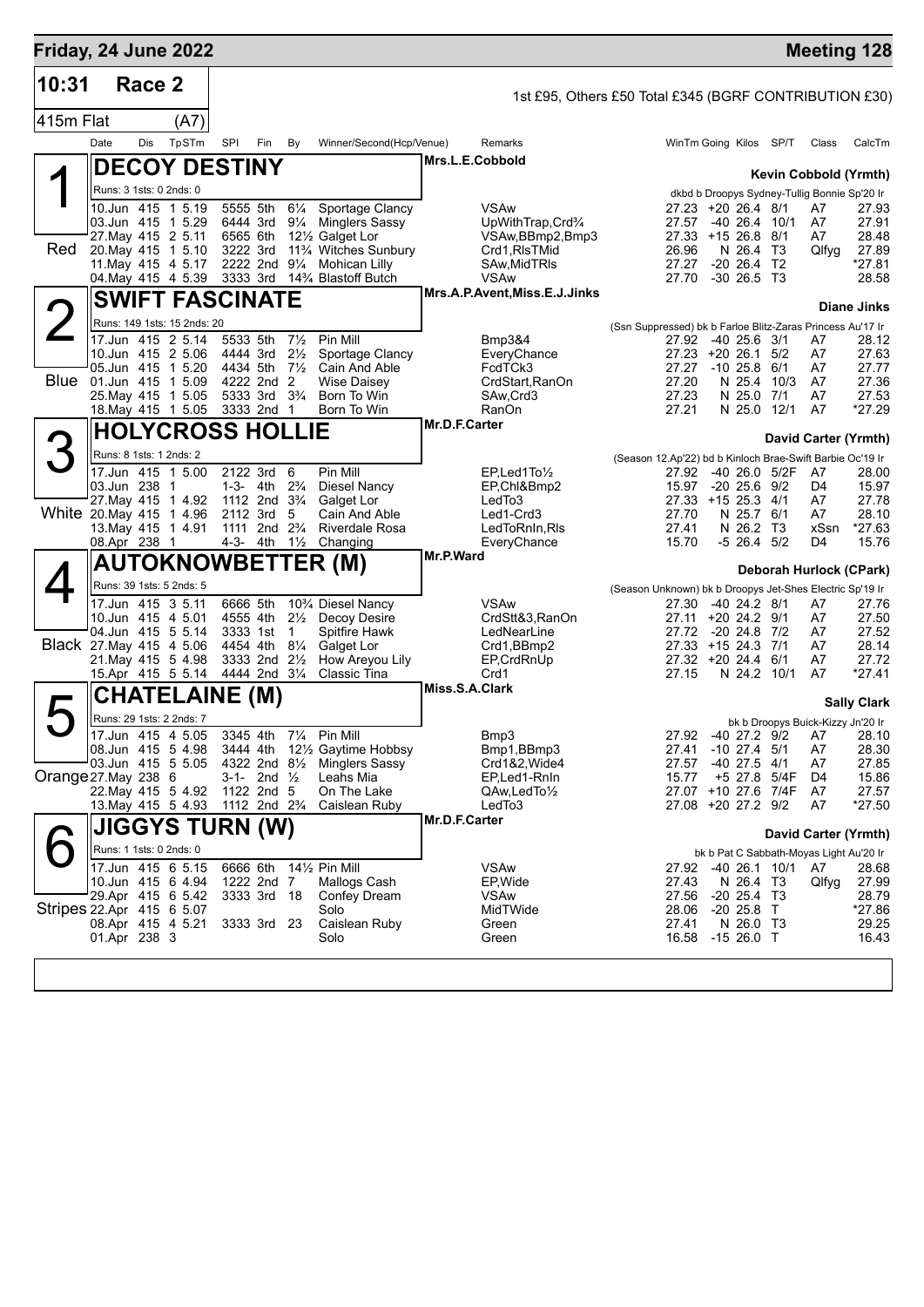|                      |                                          | Friday, 24 June 2022       |                                              |                                  |                                                  |                |                                                        |                |                                                                     |              |                                  | <b>Meeting 128</b>   |
|----------------------|------------------------------------------|----------------------------|----------------------------------------------|----------------------------------|--------------------------------------------------|----------------|--------------------------------------------------------|----------------|---------------------------------------------------------------------|--------------|----------------------------------|----------------------|
| 10:46                |                                          | Race 3                     |                                              |                                  |                                                  |                | 1st £90, Others £50 Total £340 (BGRF CONTRIBUTION £30) |                |                                                                     |              |                                  |                      |
| 238m Flat            |                                          | (D3)                       |                                              |                                  |                                                  |                |                                                        |                |                                                                     |              |                                  |                      |
|                      | Date                                     | TpSTm<br>Dis               | <b>SPI</b><br>Fin                            | By                               | Winner/Second(Hcp/Venue)                         |                | Remarks                                                |                | WinTm Going Kilos SP/T                                              |              | Class                            | CalcTm               |
|                      |                                          | <b>LEMMING FLY</b>         |                                              |                                  |                                                  | Mr.S.Katz      |                                                        |                |                                                                     |              |                                  |                      |
|                      |                                          | Runs: 38 1sts: 7 2nds: 4   |                                              |                                  |                                                  |                |                                                        |                | bk d Kinloch Brae-Slippy Articfire My'19 Ir                         |              |                                  | <b>Paul Clarke</b>   |
|                      | 19.Jun 238 1                             |                            | $3 - 1 -$<br>1st                             | $1\frac{1}{4}$                   | Finger Wagger                                    |                | SAw,Led½,Rls                                           | 15.29          | N 30.6 T3                                                           |              | Qlfyg                            | *15.29               |
|                      | 05.Jun 238 1                             | 12.Jun 415 1 4.97          | 1111<br>1st<br>$2 - 1 -$<br>1st              | 5                                | 171/2 De White Boxer<br><b>Free Derry</b>        |                | ALd,RIs<br>LedRnUp, RIs                                | 26.47<br>15.52 | N 30.8 T3<br>-5 30.0 T3                                             |              |                                  | 26.47<br>15.47       |
| Red                  | 29. May 238 1                            |                            | $3 - 2 -$<br>2nd                             | $1\frac{3}{4}$                   | Aboriginal Art                                   |                | StbStt, RanOn, RIs                                     | 15.68          | $-530.2$ T3                                                         |              |                                  | 15.77                |
|                      |                                          | 25.Jan 500 1 4.27          | 30.Jan 712 1 16.08 2254 5th<br>2222 2nd 51/2 |                                  | 101/4 Antigua Lava(Towc)<br>Stefans Rocket(Towc) |                | RIs, EP, Crd5<br>Rails, Crd4                           | 43.22<br>29.68 | N 31.2 28/1<br>N 30.9 T3                                            |              | 0R                               | 44.04<br>30.12       |
|                      |                                          |                            |                                              |                                  |                                                  | Mrs.C.York     |                                                        |                |                                                                     |              | Intro                            |                      |
|                      |                                          |                            | <b>SCULLYS SICARIO</b>                       |                                  |                                                  |                |                                                        |                |                                                                     |              | David Carter (Yrmth)             |                      |
|                      | 17.Jun 238 1                             | Runs: 60 1sts: 8 2nds: 4   | $2 - 3 -$<br>3rd                             | $4\frac{1}{2}$                   | <b>Lemming Spice</b>                             |                | Crd1                                                   | 15.33          | wbk d Tarsna Havana-Deanmill Annie Oc'18 Ir<br>$-20$ 32.0 10/1      |              | D <sub>2</sub>                   | 15.49                |
|                      | 10.Jun 238 1                             |                            | $5 - 5 -$<br>5th                             |                                  | 11% Not Now Tink                                 |                | SAw, BBmp1                                             |                | 15.14 +10 32.0 6/1                                                  |              | D <sub>2</sub>                   | 16.18                |
|                      | 03.Jun 238                               | $\overline{1}$             | $1 - 1 -$<br>1st                             | $3\frac{1}{4}$                   | <b>Curious Sean</b>                              |                | ALd, RIs                                               | 15.28          | N 32.2 8/1                                                          |              | D <sub>3</sub>                   | *15.28               |
|                      | <b>Blue</b> 27. May 238 2<br>20. May 238 | -1                         | 6th<br>4-6-<br>5th<br>$5 - 5 -$              | $4\frac{3}{4}$<br>$7\frac{1}{4}$ | <b>Headford Anna</b><br>Durrow Gold              |                | Crd1&2<br>SAw, Bmp1                                    | 15.32<br>15.23 | $+5$ 32.6<br>N 32.4                                                 | 16/1<br>10/1 | D <sub>2</sub><br>D <sub>2</sub> | 15.73<br>15.81       |
|                      | 13. May 238 2                            |                            |                                              |                                  | Solo                                             |                | <b>R</b> ls                                            | 15.33          | N 33.0 T                                                            |              |                                  | ReQul 15.33          |
|                      | <b>DELTA</b>                             |                            |                                              |                                  |                                                  | Mr.P.R.Vincent |                                                        |                |                                                                     |              |                                  | <b>Paul Clarke</b>   |
|                      |                                          | Runs: 42 1sts: 8 2nds: 9   |                                              |                                  |                                                  |                |                                                        |                | bk d Laughil Blake-Jaytee Grace Nv'18 Ir                            |              |                                  |                      |
|                      |                                          | 18.Jun 415 4 4.87          | 1133 2nd 4 <sup>3</sup> / <sub>4</sub>       |                                  | Leahys Alannah                                   |                | LedToCrd2,Crd3                                         | 26.76          | N 33.8 4/1                                                          |              | A6                               | 27.14                |
|                      | 12.Jun 238 3                             | 08.Jun 415 3 4.91          | 1-4- 5th<br>4334 4th                         | $5\frac{3}{4}$<br>$8\frac{1}{2}$ | <b>Lemming Spice</b><br><b>Breton Aline</b>      |                | QAw,Bmp1<br>Bmp3                                       | 15.26<br>26.53 | +5 33.8 4/1<br>$-10, 34.0$                                          | 11/1         | D3<br><b>OR</b>                  | 15.77<br>27.11       |
|                      |                                          | White 01.Jun 415 3 4.96    | 4455 5th                                     |                                  | 10 <sup>1</sup> / <sub>4</sub> Classic Buick     |                | Bmp2 $8\frac{1}{2}$                                    | 26.89          | N 33.3                                                              | 4/1          | A6                               | 27.69                |
|                      | 08. May 238 3                            | 27. May 415 3 4.84         | 1111 3rd<br>2-1- 1st $4\frac{1}{2}$          | $1\frac{3}{4}$                   | Lemming Polo<br>Vixons Lass                      |                | LedToRnIn<br>LedRunUp                                  | 15.26          | 26.77 +15 33.1 8/1<br>N 32.8 9/4                                    |              | A5<br>D4                         | 27.05<br>$*15.26$    |
|                      |                                          |                            |                                              |                                  |                                                  |                | Mrs.L.E.Cobbold                                        |                |                                                                     |              |                                  |                      |
|                      |                                          |                            | <b>DECOY WOODY (M)</b>                       |                                  |                                                  |                |                                                        |                |                                                                     |              | Kevin Cobbold (Yrmth)            |                      |
|                      | 10.Jun 238 5                             | Runs: 36 1sts: 8 2nds: 7   | $3 - 2 -$<br>2nd <sub>2</sub>                |                                  | Not Now Tink                                     |                | EP.Chl&FcdTCk2                                         |                | bd d Pat C Sabbath-Fire Height Dora Jy'19 Ir<br>15.14 +10 33.5 11/2 |              | D <sub>2</sub>                   | 15.40                |
|                      | 03.Jun 238 5                             |                            | $4 - 5 -$<br>4th                             | $5\frac{1}{4}$                   | Barnora Benn                                     |                | EvCh, Middle                                           | 15.15          | $-10$ 33.6 $7/2$                                                    |              | D <sub>2</sub>                   | 15.46                |
|                      | 27. May 238<br>Black 20.May 238          | 4                          | $2 - 4 -$<br>4th                             | $2\frac{1}{2}$                   | <b>Headford Anna</b><br><b>Durrow Gold</b>       |                | EP,Bmp1,Crd2                                           | 15.32<br>15.23 | $+5$ 33.8                                                           | 5/2          | D2<br>D <sub>2</sub>             | 15.56                |
|                      | 27.Apr 238                               | 4<br>-4                    | $2 - 3 -$<br>3rd<br>$3-2-$                   | $1\frac{3}{4}$<br>2nd Nk         | Lolas Company                                    |                | EvCh, Middle<br>Chl&Bmp2,Chl&CrdRunIn                  | 15.41          | N 34.3 7/4F<br>N 34.2 7/2                                           |              | 0R                               | *15.37<br>15.44      |
|                      | 22.Apr 238 4                             |                            | 1-2-<br>2nd <sub>1</sub>                     |                                  | Hollywood Pippy                                  |                | QAw, ChlFr2                                            | 15.69          | $-10$ 34.7 T3                                                       |              |                                  | ReQul 15.67          |
|                      |                                          |                            | <b>FINGER WAGGER (M)</b>                     |                                  |                                                  |                | <b>The Future Is Bright</b>                            |                |                                                                     |              |                                  | <b>Paul Clarke</b>   |
|                      |                                          | Runs: 30 1sts: 4 2nds: 5   |                                              |                                  |                                                  |                |                                                        |                | bk d Dorotas Wildcat-Woodside Ruby De'19 Ir                         |              |                                  |                      |
| $\blacktriangledown$ | 19.Jun 238 6                             |                            | $2 - 2 -$                                    | 2nd $1\frac{1}{4}$               | Lemming Fly                                      |                | ChITo2, Middle                                         | 15.29          | N 30.1 T3                                                           |              | ReQul *15.39                     |                      |
|                      | 27. May 238 5                            | 01.Jun 415 6 4.93          | 1111<br>1st<br>$6 - 5 -$<br>5th              | $5\frac{1}{4}$<br>$2\frac{3}{4}$ | <b>Tommys Breeze</b><br><b>Headford Anna</b>     |                | ALd, Middle<br>SAw, FcdTCk1, Wide2                     | 26.79<br>15.32 | N 31.0 T3<br>+5 31.0 7/1                                            |              | D <sub>2</sub>                   | ReQul 26.79<br>15.57 |
| Orange 22. May 238 4 |                                          |                            | $2 - 2 -$                                    | 2nd $4\frac{3}{4}$               | Lemming Devon                                    |                | Wide2,Middle                                           | 15.10          | +5 31.0 T2                                                          |              | <b>xOffC</b>                     | 15.53                |
|                      | 06. May 238 3<br>01. May 238 4           |                            | $2 - 2 -$<br>$5 - 5 -$                       | 2nd $3\frac{3}{4}$<br>5th 81/4   | Monroe Hugo<br>Monroe Hugo                       |                | EvCh<br><b>VSAw</b>                                    | 15.16<br>15.17 | N 31.1 10/1<br>N 31.2 7/1                                           |              | D <sub>2</sub><br>D <sub>2</sub> | 15.46<br>15.83       |
|                      |                                          |                            |                                              |                                  |                                                  | Miss.S.A.Clark |                                                        |                |                                                                     |              |                                  |                      |
|                      |                                          |                            | <b>WELL AWARE (W)</b>                        |                                  |                                                  |                |                                                        |                |                                                                     |              |                                  | <b>Sally Clark</b>   |
|                      | 17.Jun 238 5                             | Runs: 22 1sts: 6 2nds: 5   | $5 - 5 -$<br>5th                             | 9                                | Lemming Spice                                    |                | SAway                                                  | 15.33          | f b Azza Azza Azza-Level Crossing My'20 Ir<br>$-20$ 26.4 $8/1$      |              | D <sub>2</sub>                   | 15.85                |
|                      | 27. May 238 6                            |                            | 6-6- 6th 81/4                                |                                  | Not Now Tink                                     |                | VSAw,Crd1                                              | 15.19          | +5 25.4 9/4F                                                        |              | D3                               | 15.89                |
|                      | 20. May 238 6                            |                            | 2-1- 1st $1\frac{1}{4}$                      |                                  | Not Now Tink                                     |                | EP,Led1                                                | 15.47          | N 26.0 4/1                                                          |              | D3                               | 15.47                |
|                      | 06. May 238 5                            | Stripes 13. May 415 5 4.87 | 2112 2nd SH<br>1-1- 1st 4                    |                                  | Overdraft<br>Mums Fancy                          |                | Led1-3,CmAg<br>ALd,MidTWide                            | 15.36          | 26.94 +30 25.8<br>N 25.7 9/4F                                       | 13/8F A7     | D4                               | 27.25<br>*15.36      |
|                      |                                          | 29.Apr 415 5 4.95          | 1111 2nd <sup>3</sup> / <sub>4</sub>         |                                  | Headford Jem                                     |                | Led-NearLine                                           | 27.34          | N 25.8 9/4                                                          |              | A7                               | 27.40                |
|                      |                                          |                            |                                              |                                  |                                                  |                |                                                        |                |                                                                     |              |                                  |                      |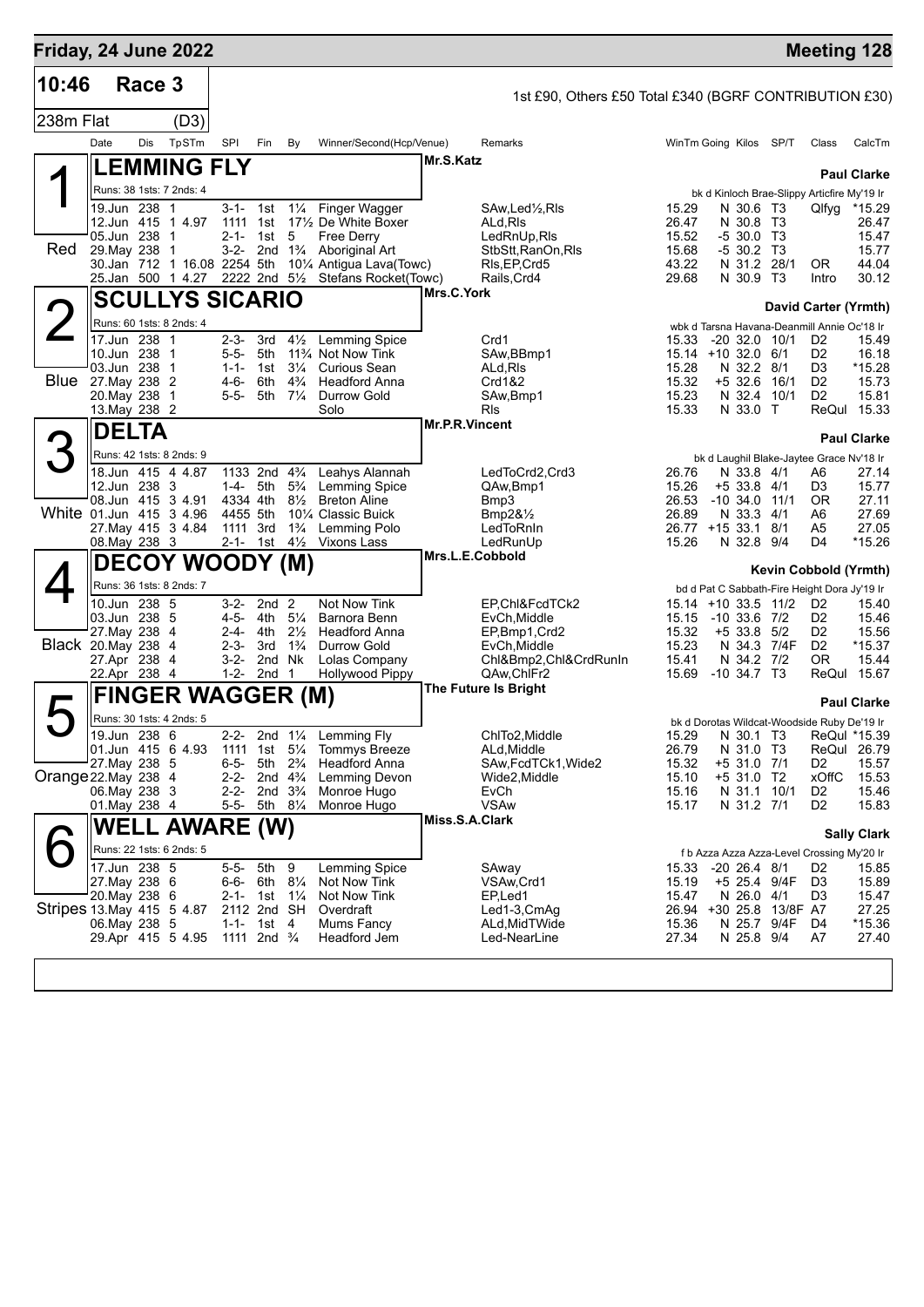| Friday, 24 June 2022               |                                                                                                                                                                      |                           |       |                                                                                                              |     |                                                         |                                                                                                                                                                            |                   |                                                                                                 |                                                                                              |  |                                                                                                                      |                                         |                                                                                          | <b>Meeting 128</b>                                        |
|------------------------------------|----------------------------------------------------------------------------------------------------------------------------------------------------------------------|---------------------------|-------|--------------------------------------------------------------------------------------------------------------|-----|---------------------------------------------------------|----------------------------------------------------------------------------------------------------------------------------------------------------------------------------|-------------------|-------------------------------------------------------------------------------------------------|----------------------------------------------------------------------------------------------|--|----------------------------------------------------------------------------------------------------------------------|-----------------------------------------|------------------------------------------------------------------------------------------|-----------------------------------------------------------|
| 11:01                              |                                                                                                                                                                      | Race 4                    |       |                                                                                                              |     |                                                         |                                                                                                                                                                            |                   | 1st £95, Others £50 Total £345 (BGRF CONTRIBUTION £30)                                          |                                                                                              |  |                                                                                                                      |                                         |                                                                                          |                                                           |
| 415m Flat                          |                                                                                                                                                                      |                           | (A7)  |                                                                                                              |     |                                                         |                                                                                                                                                                            |                   |                                                                                                 |                                                                                              |  |                                                                                                                      |                                         |                                                                                          |                                                           |
|                                    | Date                                                                                                                                                                 | Dis                       | TpSTm | SPI                                                                                                          | Fin | By                                                      | Winner/Second(Hcp/Venue)                                                                                                                                                   |                   | Remarks                                                                                         |                                                                                              |  |                                                                                                                      | WinTm Going Kilos SP/T                  | Class                                                                                    | CalcTm                                                    |
|                                    | <b>JOYS MINSTREL</b>                                                                                                                                                 |                           |       |                                                                                                              |     |                                                         |                                                                                                                                                                            | Mr.M.J.Reditt     |                                                                                                 |                                                                                              |  |                                                                                                                      |                                         |                                                                                          |                                                           |
|                                    | Runs: 9 1sts: 4 2nds: 2                                                                                                                                              |                           |       |                                                                                                              |     |                                                         |                                                                                                                                                                            |                   |                                                                                                 |                                                                                              |  |                                                                                                                      |                                         |                                                                                          | <b>Robert Copping</b>                                     |
|                                    | 08.Jun 415 1 4.91<br>01.Jun 150 0<br>06. May 225 3                                                                                                                   |                           |       | 1111 1st                                                                                                     |     | $4\frac{3}{4}$                                          | <b>Streaky Bacon</b><br>Solo<br>Solo(Rom)                                                                                                                                  |                   | ALd, CkSough, RIs<br>(Handslip)<br>Railed                                                       | (Season 29.Ja'22) bk b Lenson Rocky-Play It Up Jy'20 Ir<br>14.05                             |  | 27.48 -10 26.8 T3<br>26.6 T<br>N 27.6 T                                                                              |                                         | Qlfyg                                                                                    | 27.38<br>14.05                                            |
| Red                                | 20.Apr 415 2 4.95<br>10.Apr 415 2 4.87<br>27. Mar 415 2 4.85                                                                                                         |                           |       | 4555 6th<br>2111 1st<br>2123 4th                                                                             |     | 4                                                       | 11 <sup>1</sup> / <sub>2</sub> Parting Shot<br>Footfield Jade<br>111/ <sub>2</sub> Keeperhill Vic                                                                          |                   | SAw, EP, Bmp1&2<br>EP <sub>Led1</sub><br>EP, Crd&Led1-1/2                                       | 26.85<br>27.18<br>26.63                                                                      |  | $-30$ 25.6 $5/1$                                                                                                     | -20 26.0 11/10FA6<br>-30 25.6 15/8F A7  | A6                                                                                       | 27.57<br>*26.88<br>27.25                                  |
|                                    |                                                                                                                                                                      |                           |       |                                                                                                              |     |                                                         |                                                                                                                                                                            | <b>Mr.P.Evans</b> |                                                                                                 |                                                                                              |  |                                                                                                                      |                                         |                                                                                          |                                                           |
|                                    |                                                                                                                                                                      | <b>RAHALE RODGE</b>       |       |                                                                                                              |     |                                                         |                                                                                                                                                                            |                   |                                                                                                 |                                                                                              |  |                                                                                                                      |                                         |                                                                                          | Kevin Cobbold (Yrmth)                                     |
|                                    | Runs: 50 1sts: 5 2nds: 11<br>10.Jun 415 1 5.01<br>03.Jun 415 2 5.14<br>27 May 415 2 4.91<br><b>Blue</b> 21 May 277 1<br>11. May 415 2 4.93<br>04. May 415 3 5.06     |                           |       | 6665 5th<br>5566 6th<br>2222 2nd 11/4<br>4-5- 4th<br>2344 4th<br>2111 2nd <sup>3</sup> / <sub>4</sub>        |     | $5\frac{1}{4}$<br>$2\frac{3}{4}$                        | Honeygar Dream<br>13 <sup>3</sup> / <sub>4</sub> Yougotthis<br>Hello Twiggy<br>Quagos Jack(Yrmth)<br>13 <sup>3</sup> / <sub>4</sub> Steves Memory<br>Get Away Lady         |                   | VSAw, FcdTCk1<br><b>BBmpRnUp</b><br>FcdTCk1, RIsTMid<br><b>RIs</b><br>Bmp1<br>EP, Crd&Led1-4    | 26.86<br>27.05<br>16.53<br>26.63<br>27.86                                                    |  | 26.67 +20 34.2 4/1<br>$-20, 34.4, 9/4$<br>N 34.2 T2<br>N 33.2 12/1<br>$-10$ 32.2 $14/1$<br>$-30$ 32.6 T <sub>3</sub> |                                         | bk d Ballymac Best-Springwell Eva Jn'19 Ir<br>A7<br>A7<br>Qlfyg<br>D1<br>OR <sub>3</sub> | 27.29<br>27.75<br>*27.15<br>16.76<br>27.63<br>27.62       |
|                                    | <b>SALEMS JASMINE (M)</b>                                                                                                                                            |                           |       |                                                                                                              |     |                                                         |                                                                                                                                                                            | Miss.S.A.Clark    |                                                                                                 |                                                                                              |  |                                                                                                                      |                                         |                                                                                          | <b>Sally Clark</b>                                        |
|                                    | Runs: 0 1sts: 0 2nds: 0                                                                                                                                              |                           |       |                                                                                                              |     |                                                         |                                                                                                                                                                            |                   |                                                                                                 |                                                                                              |  |                                                                                                                      |                                         | bk b Ballymac Best-Katies Decision Sp'20 Ir                                              |                                                           |
| White 20. May 415 4 4.89           | 17.May<br>03.Jun 415 2 4.87<br>29. May 415 3 5.01                                                                                                                    |                           |       | 1111 1st 8<br>1111 1st 6 <sup>3</sup> / <sub>4</sub>                                                         |     |                                                         | NAME CHANGED from<br>Sportage Clancy<br>Horseleap Chris<br>Solo                                                                                                            |                   | <b>Jasmines Star</b><br>ALd, MidRunUp<br>ALd, Middle<br>Middle                                  | 27.42<br>26.99<br>27.04                                                                      |  | -40 29.2 T3<br>-10 29.9 T3<br>N 29.2 T                                                                               |                                         | Qlfyg                                                                                    | 27.02<br>*26.89<br>27.04                                  |
|                                    |                                                                                                                                                                      |                           |       |                                                                                                              |     |                                                         |                                                                                                                                                                            | Miss.S.A.Clark    |                                                                                                 |                                                                                              |  |                                                                                                                      |                                         |                                                                                          |                                                           |
|                                    |                                                                                                                                                                      | <b>DARING HERO (M)</b>    |       |                                                                                                              |     |                                                         |                                                                                                                                                                            |                   |                                                                                                 |                                                                                              |  |                                                                                                                      |                                         |                                                                                          | <b>Sally Clark</b>                                        |
| Black 03.Jun 238 4                 | Runs: 42 1sts: 7 2nds: 9<br>19.Jun 415 4 4.84<br>15.Jun 415 4 5.07<br>08.Jun 238 4<br>27. May 238 4<br>22. May 238 4                                                 |                           |       | 1111 1st<br>3-6- 5th<br>3-5- 5th<br>3-3- 5th<br>2-2- 2nd Hd                                                  |     | $\frac{3}{4}$<br>$6\frac{3}{4}$<br>10<br>$\overline{4}$ | Spitfire Flight<br>2222 2nd 10 <sup>3</sup> / <sub>4</sub> Steves Memory<br>Bombai Ginny<br>Diesel Poppy<br>Airmount Bruno<br>Changing                                     |                   | QAw, ALd, Middle<br>BmpStt, CkSough<br>Bmp1&RnIn<br>$BBmp\frac{1}{2}$<br>Wide2<br>Crd2, ChlRnIn | 26.64<br>15.46<br>15.57<br>15.43<br>15.47                                                    |  | 26.69 +20 32.8 8/1<br>N 33.0 T3<br>N 33.4 5/1<br>$+5$ 34.0                                                           | $-533.810/3$<br>5/1<br>+5 34.0 11/4J D4 | f d Clonbrien Hero-Daring Rose Fb'19 Ir<br>A7<br>D4<br>D4<br>D4                          | *26.89<br>ReQul 27.50<br>16.00<br>16.32<br>15.80<br>15.54 |
|                                    |                                                                                                                                                                      | <b>LANODY GAZELLE</b>     |       |                                                                                                              |     |                                                         | (M)                                                                                                                                                                        | Mr.K.A.Wilson     |                                                                                                 |                                                                                              |  |                                                                                                                      |                                         |                                                                                          | <b>Coral Wilson</b>                                       |
| Orange 20 Apr 769 5 27.08 1111 4th | Runs: 8 1sts: 0 2nds: 1<br>03.Jun 415 5 4.95<br>18. May 415 5 5.08<br>27.Apr 592 5 15.86 3566 6th<br>13.Apr 769 6 26.86 1112 4th<br>06.Apr 592 3 15.97 6665 5th 63/4 |                           |       | 2244 4th<br>6666 4th                                                                                         |     | 6<br>4                                                  | 4 <sup>3</sup> / <sub>4</sub> Up The Stripes<br><b>Swift Raffi</b><br>10% Congress Flash<br>Lubagh Silver<br>11 <sup>1</sup> / <sub>4</sub> Tinks Beaut<br>Jet Stream Rain | Miss.S.A.Clark    | EP,Bmp2<br>Bmp1&3<br>Bmp1&4<br>Led-8, BmpRunIn<br>Led-7, Bmp8<br>SAw, BBmp3                     | (Ssn Suppressed) f b Ballymac Best-Brindle Ciss My'19 Ir<br>27.07<br>38.42<br>52.18<br>39.01 |  | 26.95 -10 28.8 8/1<br>N 28.1 7/1<br>N 28.0 5/1<br>$-80$ 28.0 $5/2$<br>51.78 -140 28.0 11/4<br>$-60$ 28.1 $8/1$       |                                         | A7<br>OR.<br>0R<br>0R<br>0R<br>OR.                                                       | $*27.22$<br>27.55<br>39.27<br>51.69<br>51.28<br>38.95     |
|                                    |                                                                                                                                                                      | <b>SALEMS SABRINA (W)</b> |       |                                                                                                              |     |                                                         |                                                                                                                                                                            |                   |                                                                                                 |                                                                                              |  |                                                                                                                      |                                         |                                                                                          | <b>Sally Clark</b>                                        |
| Stripes 20 May 415 6 4.98          | Runs: 90 1sts: 13 2nds: 13<br>17.Jun 415 6 4.99<br>05.Jun 415 6 5.06<br>27. May 415 6 4.80<br>13 May 415 6 4.88<br>01.May 415 6 4.79                                 |                           |       | 1445 5th<br>5555 5th 81/2<br>1111 2nd 11/4<br>2555 5th<br>2222 3rd<br>1122 2nd 1 <sup>3</sup> / <sub>4</sub> |     | 9<br>2                                                  | Caislean Ruby<br><b>Tornaroy Trixie</b><br>Darcis Bella<br>11 <sup>%</sup> Tinkheff<br>Limerick Leah<br><b>Business Charm</b>                                              |                   | EP,BBmp4<br>SAw, Wide<br>LedToRunIn<br>Bmp1<br>EvCh, Wide<br>VQAw,Led-1/2, Wide                 | (Season Unknown) bd b Vans Escalade-Molly The Legend Ap'19 Br<br>26.91<br>26.73<br>26.88     |  | 27.63 -40 28.0 4/1<br>N 28.0 5/1<br>26.85 +15 28.1 3/1<br>N 28.0 7/1<br>26.67 +30 28.0 5/1                           | N 28.1 5/2F                             | A7<br>A7<br>A7<br>A7<br>A7<br>A7                                                         | 27.94<br>27.59<br>27.10<br>27.63<br>27.13<br>*27.02       |
|                                    |                                                                                                                                                                      |                           |       |                                                                                                              |     |                                                         |                                                                                                                                                                            |                   |                                                                                                 |                                                                                              |  |                                                                                                                      |                                         |                                                                                          |                                                           |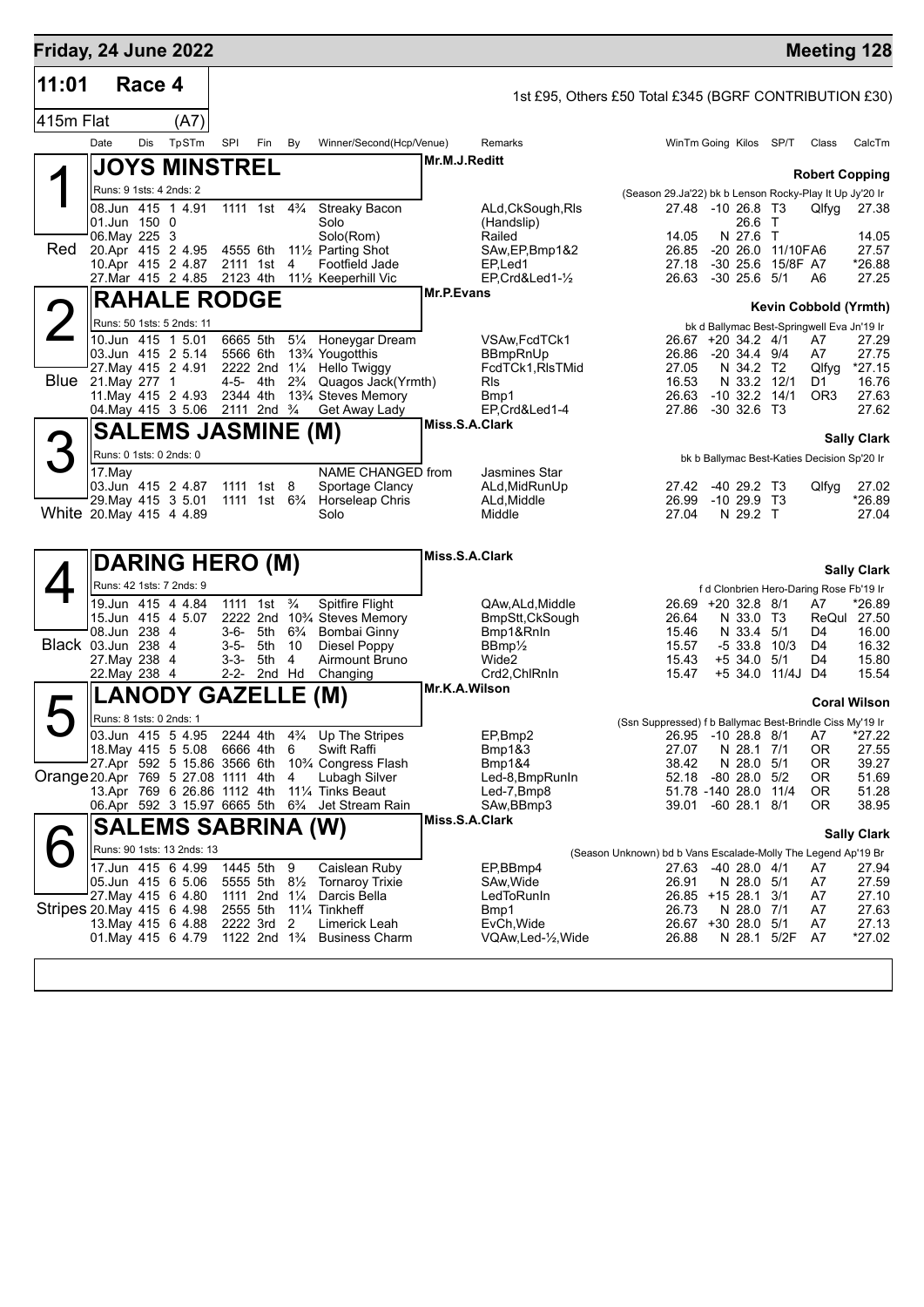| Friday, 24 June 2022     |                                |        |                                                    |                      |                                              |                                      |                                                    |                |                                                         |                                                              |                                            |                                  |                   | <b>Meeting 128</b>                                                 |                    |
|--------------------------|--------------------------------|--------|----------------------------------------------------|----------------------|----------------------------------------------|--------------------------------------|----------------------------------------------------|----------------|---------------------------------------------------------|--------------------------------------------------------------|--------------------------------------------|----------------------------------|-------------------|--------------------------------------------------------------------|--------------------|
| 11:16                    |                                | Race 5 |                                                    |                      |                                              |                                      |                                                    |                | 1st £100, Others £50 Total £350 (BGRF CONTRIBUTION £30) |                                                              |                                            |                                  |                   |                                                                    |                    |
| 238m Flat                |                                |        | (D2)                                               |                      |                                              |                                      |                                                    |                |                                                         |                                                              |                                            |                                  |                   |                                                                    |                    |
|                          | Date                           | Dis    | TpSTm                                              | SPI                  | Fin                                          | By                                   | Winner/Second(Hcp/Venue)                           |                | Remarks                                                 |                                                              | WinTm Going Kilos SP/T                     |                                  |                   | Class                                                              | CalcTm             |
|                          |                                |        | <b>ONTHEGO BLU</b>                                 |                      |                                              |                                      |                                                    |                | <b>Wachovia Racing</b>                                  |                                                              |                                            |                                  |                   |                                                                    |                    |
|                          |                                |        | Runs: 67 1sts: 22 2nds: 13                         |                      |                                              |                                      |                                                    |                |                                                         |                                                              |                                            |                                  |                   | <b>Robert Copping</b><br>bew d Lenson Panda-Swift Starlet My'18 Ir |                    |
|                          |                                |        | 08.Jun 415 1 4.89                                  | 3111 1st             |                                              | $2\frac{3}{4}$                       | Pookies Caesar                                     |                | EP,Bmp&Ld1,Bmp3                                         |                                                              | 26.80 -10 32.8 7/1                         |                                  |                   | A5                                                                 | 26.70              |
|                          |                                |        | 25. May 415 2 4.91<br>06. May 575 3 14.25 6666 6th | 4444 5th             |                                              | $6\frac{1}{2}$<br>17                 | Tullycanna Boss<br>Farneys Calipso(Rom)            |                | EveryChance<br>SlowAway, Rails                          |                                                              | 26.53<br>35.26 +20 32.6 50/1               | N 32.8                           | 20/1              | 0R<br>OR <sub>3</sub>                                              | 27.04<br>36.82     |
| Red                      |                                |        | 29.Apr 575 4 13.90 5322 3rd                        |                      |                                              |                                      | 101⁄4 Master Ten Ten(Rom)                          |                | Rails, CrdRnUp&1&3                                      |                                                              | 35.45 +15 32.2 22/1                        |                                  |                   | OR <sub>3</sub>                                                    | 36.42              |
|                          | 27. Mar 238 1                  |        | 20.Apr 415 1 4.95                                  | 5234 3rd<br>4-4- 6th |                                              | $5\frac{1}{4}$<br>$5\frac{1}{4}$     | <b>Bockos Boss</b><br>Delta                        |                | SAw, Crd1, Bmp3, RanOn<br>Bmp1                          |                                                              | 26.59<br>15.60                             | $-20$ 31.8 33/1<br>$-1531.65/2J$ |                   | <b>OR</b><br>D <sub>3</sub>                                        | 26.81<br>15.87     |
|                          |                                |        |                                                    |                      |                                              |                                      |                                                    |                | Mr.M.J.Broad, Mr.S.G.Harvey, Mr.P.Rayner                |                                                              |                                            |                                  |                   |                                                                    |                    |
|                          |                                |        | <b>BLACK EYED RAZL</b>                             |                      |                                              |                                      |                                                    |                |                                                         |                                                              |                                            |                                  |                   |                                                                    | <b>Diane Jinks</b> |
|                          | 10.Jun 238 1                   |        | Runs: 35 1sts: 7 2nds: 11                          | 4-3-                 | 3rd                                          | 5                                    | Monroe Hugo                                        |                | BBmp2                                                   | (Season Unknown) bd b Droopys Jet-Laughil Alice Au'19 Ir     | 15.15 +10 26.7 11/2                        |                                  |                   | D1                                                                 | 15.65              |
|                          | 01.Jun 238 1                   |        |                                                    | $5 - 3 -$            | $3rd \t 2\frac{1}{2}$                        |                                      | Lemming Devon                                      |                | VSAw, RanOn                                             |                                                              | 15.17                                      | N 26.8 9/4                       |                   | D <sub>2</sub>                                                     | 15.37              |
| Blue                     | 25. May 238 2<br>20. May 238 2 |        |                                                    | $1 - 1 -$            | 2-1- 1st $2\frac{1}{2}$<br>2nd $\frac{1}{2}$ |                                      | <b>Tivoli Tulip</b><br>Durrow Gold                 |                | EP,Led1<br>Led-NrLn                                     |                                                              | 15.33<br>15.23                             | $-10$ 27.0 $9/2$<br>N 26.7 5/2   |                   | D <sub>2</sub><br>D <sub>2</sub>                                   | 15.23<br>15.27     |
|                          | 06. May 238 1                  |        |                                                    | 6-4-                 | 3rd                                          | 5                                    | Monroe Hugo                                        |                | <b>VSAw</b>                                             |                                                              | 15.16                                      |                                  | N 26.5 15/8F D2   |                                                                    | 15.56              |
|                          | 01. May 238 2                  |        |                                                    | $2 - 2 -$            | 2nd $\frac{1}{2}$                            |                                      | Monroe Hugo                                        | Mr.A.J.Comley  | EP.ChlFr1                                               |                                                              | 15.17                                      | N 26.4 7/2                       |                   | D <sub>2</sub>                                                     | *15.21             |
|                          |                                |        | <b>PENNYS MEGHAN (M)</b>                           |                      |                                              |                                      |                                                    |                |                                                         |                                                              |                                            |                                  |                   |                                                                    | <b>Paul Clarke</b> |
|                          |                                |        | Runs: 11 1sts: 3 2nds: 1                           |                      |                                              |                                      |                                                    |                |                                                         |                                                              |                                            |                                  |                   | wbk b Ballymac Vic-Pennys Queen My'19 Ir                           |                    |
|                          | 17.Jun 238 3<br>12.Jun 238 3   |        |                                                    |                      | 2-1- 1st<br>2-2- 2nd $1\frac{1}{4}$          | $3\frac{1}{4}$                       | Curious Sean<br>Classic Emma                       |                | EP.Led1<br>Chl&Bmp1&RnIn                                |                                                              | 15.47<br>15.51                             | $-20$ 28.0 11/4<br>N 28.4 T3     |                   | D <sub>3</sub><br>xLame 15.61                                      | *15.27             |
|                          |                                |        | 20.Apr 415 4 4.90                                  | 4555 5th             |                                              | $9\frac{1}{4}$                       | <b>Millview Blondie</b>                            |                | SAw, Crd1, Bmp2                                         |                                                              | 26.95                                      | $-30$ 29.4 $8/1$                 |                   | A5                                                                 | 27.39              |
| White 17.Apr 415 4 4.79  | 10.Apr 238 4                   |        |                                                    | 2124 5th<br>3-3- 4th |                                              | $9\frac{1}{2}$<br>$8\frac{3}{4}$     | <b>Tullycanna Boss</b><br>Durrow Gold              |                | Led1-2,BBmp3<br>Bmp1&2&RunIn                            |                                                              | 26.59<br>15.50                             | $-10, 29.1$<br>-15 29.0 5/2F     | 7/2               | A5<br>D <sub>3</sub>                                               | 27.25<br>16.05     |
|                          | 06.Apr 238 3                   |        |                                                    | $1 - 1 -$            | 1st                                          | $\mathbf 1$                          | Sandford Home                                      |                | ALd, Middle                                             |                                                              | 15.38                                      | N 28.7                           | 10/3              | D <sub>3</sub>                                                     | 15.38              |
|                          |                                |        | <b>HEADFORD ANNA (M)</b>                           |                      |                                              |                                      |                                                    | Mr.M.J.Lambert |                                                         |                                                              |                                            |                                  |                   | <b>Sharon Saberton</b>                                             |                    |
|                          |                                |        | Runs: 41 1sts: 10 2nds: 8                          |                      |                                              |                                      |                                                    |                |                                                         | (Season Unknown) bkw b Laughil Blake-Headford Maura My'19 Ir |                                            |                                  |                   |                                                                    |                    |
|                          | 17.Jun 238 3                   |        |                                                    | 1-1-                 | 4th                                          | 2nd $1\frac{3}{4}$<br>$6\frac{1}{2}$ | Lemming Spice<br>Not Now Tink                      |                | LedTo <sub>2</sub>                                      |                                                              | 15.33                                      | -20 27.0 4/1                     |                   | D <sub>2</sub>                                                     | *15.27             |
|                          | 10.Jun 238 4<br>03.Jun 238 4   |        |                                                    | 2-4-<br>$3-4-$       | 5th                                          | $6\frac{1}{2}$                       | Barnora Benn                                       |                | Bmp1, Crd2<br>Crd1, Wide2                               |                                                              | 15.14 +10 27.0 3/1<br>15.15                | -10 27.4                         | 3/1               | D <sub>2</sub><br>D <sub>2</sub>                                   | 15.76<br>15.56     |
| Black 27. May 238 3      | 18. May 238 4                  |        |                                                    | $1 - 1 -$<br>$3-2-$  | 1st<br>2nd $3\frac{1}{2}$                    | $\mathbf{1}$                         | Hartwood Roxi<br>Ballygibba Tina                   |                | ALd<br>SAw, Bmp1                                        |                                                              | 15.32<br>15.61                             | +5 27.4 11/4<br>$-10$ 27.4 T3    |                   | D <sub>2</sub><br>xLame 15.79                                      | 15.37              |
|                          |                                |        | 20.Mar 415 4 5.00                                  | 4454 4th             |                                              | $6\frac{1}{2}$                       | <b>Errill Lucey</b>                                |                | BmpRunUp, BBmp2                                         |                                                              | 26.99                                      | -40 27.2 6/1                     |                   | A4                                                                 | 27.10              |
|                          |                                |        | <b>DOREENS</b>                                     | <b>BLUEBELL</b>      |                                              |                                      | (W)                                                | Mr.K.G.Crew    |                                                         |                                                              |                                            |                                  |                   |                                                                    |                    |
|                          |                                |        | Runs: 26 1sts: 8 2nds: 3                           |                      |                                              |                                      |                                                    |                |                                                         |                                                              |                                            |                                  |                   | be b Ballymac Best-Droopys Mazda Nv'19 Ir                          | <b>Keith Crew</b>  |
|                          |                                |        | $17.$ Jun 415 5 4.91                               |                      |                                              |                                      | 3434 4th 91/4 Pookies Caesar                       |                | Crd2, Bmp <sup>3</sup> /4                               |                                                              |                                            |                                  |                   | 26.94 -40 29.8 10/3 A5 27.27                                       |                    |
|                          | 10.Jun 238 5                   |        | 01.Jun 415 6 4.83                                  | 1344 4th 11          |                                              |                                      | 2-6- 6th $6\frac{1}{4}$ Monroe Hugo<br>Bockos Boss |                | $EP, Bmp\frac{1}{2}$<br>EP,Bmp2&4                       |                                                              | 15.15 +10 29.7 5/2<br>26.22                | N 29.4 7/2                       |                   | D1<br>OR3                                                          | *15.73<br>27.09    |
| Orange 27 May 415 6 4.74 |                                |        |                                                    |                      | 1111 1st 2                                   |                                      | <b>Breton Aline</b>                                |                | VQAw, ALd                                               |                                                              | 26.31 +15 29.5 2/1                         |                                  |                   | A5                                                                 | 26.46              |
|                          |                                |        | 22. May 415 5 4.80<br>14. May 415 6 4.76           |                      | 2222 2nd $5\frac{1}{2}$                      |                                      | <b>Breton Aline</b><br>1111 1st 1½ Lemming Polo    |                | EP, MidTWide<br>VQAw, ALd                               |                                                              | 26.16 +10 29.3 2/1J<br>26.23 +30 30.0 5/6F |                                  |                   | A5<br>A6                                                           | 26.70<br>26.53     |
|                          |                                |        | <b>LEMMING SPICE (W)</b>                           |                      |                                              |                                      |                                                    | Mr.S.Katz      |                                                         |                                                              |                                            |                                  |                   |                                                                    |                    |
|                          |                                |        | Runs: 12 1sts: 5 2nds: 1                           |                      |                                              |                                      |                                                    |                |                                                         |                                                              |                                            |                                  |                   |                                                                    | <b>Paul Clarke</b> |
|                          | 17.Jun 238 6                   |        |                                                    |                      | $3-2$ - 1st $1\frac{3}{4}$                   |                                      | <b>Headford Anna</b>                               |                | EP,Led2, Wide                                           | (Season Unknown) bk b Magical Bale-Lemming Boleyn My'20 Ir   | 15.33                                      |                                  | -20 29.5 15/8F D2 |                                                                    | *15.13             |
|                          | 12.Jun 238 6                   |        |                                                    |                      | 4-1- 1st 2½                                  |                                      | Catunda Buzz                                       |                | EP,Led1, Wide                                           |                                                              | 15.26                                      | $+5$ 29.4 $5/1$                  |                   | D3                                                                 | 15.31              |
| Stripes 04. May 238 6    | 05.Jun 238 6                   |        |                                                    |                      |                                              |                                      | 1-1- 1st 41/4 Lemming Cello<br>Solo                |                | ALd, Wide<br>Wide                                       |                                                              | 15.43<br>15.37                             | $-530.0$ T2<br>$-10$ 29.4 T      |                   | xLame 15.38<br>xLame 15.27                                         |                    |
|                          |                                |        | 20.Mar 415 6 5.06                                  |                      | 4666 DNF -                                   |                                      | <b>Octagon Sulos</b>                               |                | CkRunUp                                                 |                                                              | 27.00                                      |                                  | -40 28.7 10/3     | A6                                                                 | 0.00               |
|                          |                                |        |                                                    |                      |                                              |                                      | 16. Mar 415 6 4.87 1111 3rd 11/2 Spitfire Flight   |                | Led-Runin                                               |                                                              | 27.10 -10 29.0 15/8                        |                                  |                   | A6                                                                 | 27.11              |
|                          |                                |        |                                                    |                      |                                              |                                      |                                                    |                |                                                         |                                                              |                                            |                                  |                   |                                                                    |                    |
|                          |                                |        |                                                    |                      |                                              |                                      |                                                    |                |                                                         |                                                              |                                            |                                  |                   |                                                                    |                    |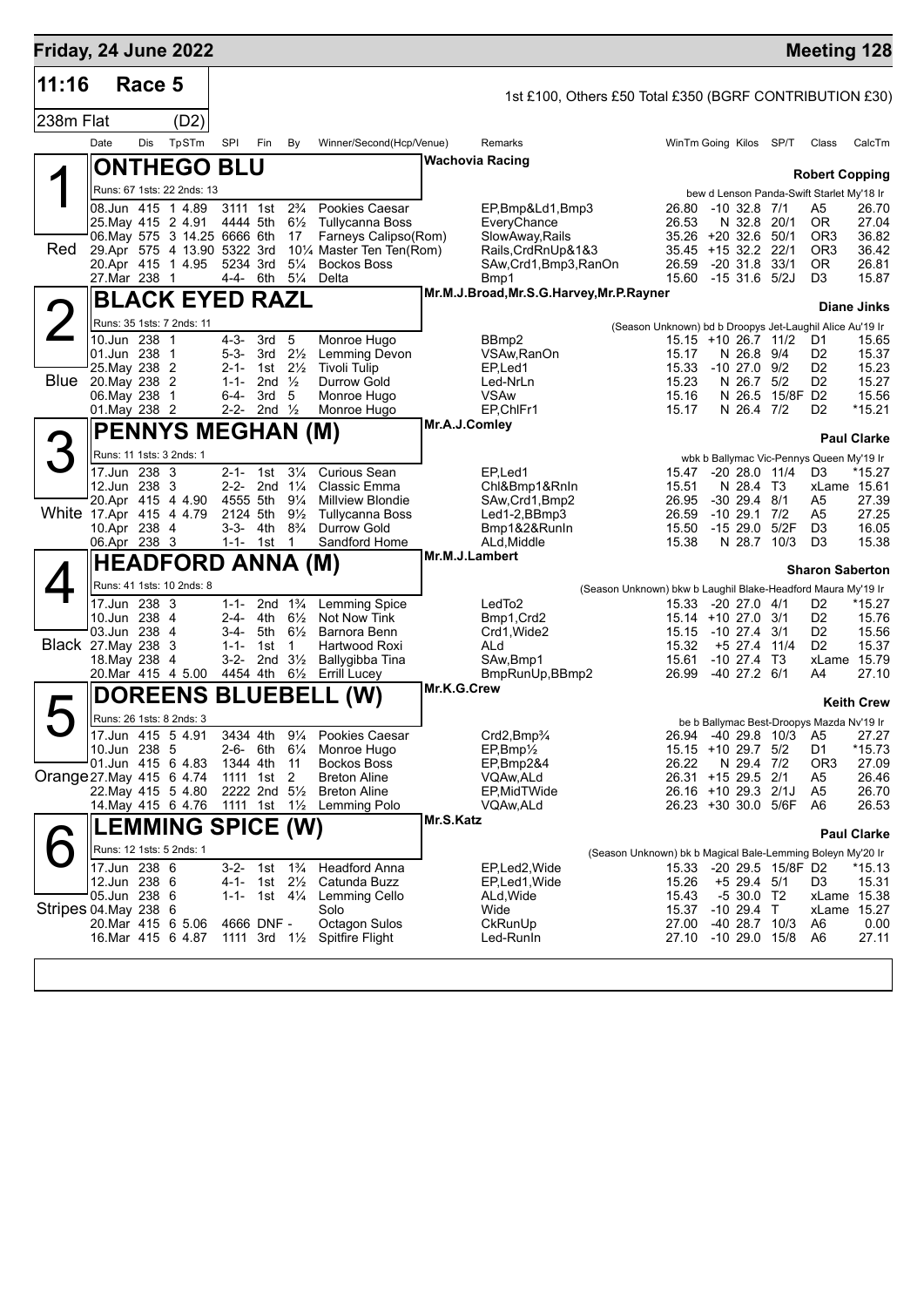| Friday, 24 June 2022     |                                              |        |                                  |                                        |     |                                  |                                                     |                 |                                                        |                                                               |                                   |                 |                                             | <b>Meeting 128</b>    |
|--------------------------|----------------------------------------------|--------|----------------------------------|----------------------------------------|-----|----------------------------------|-----------------------------------------------------|-----------------|--------------------------------------------------------|---------------------------------------------------------------|-----------------------------------|-----------------|---------------------------------------------|-----------------------|
| 11:31                    |                                              | Race 6 |                                  |                                        |     |                                  |                                                     |                 |                                                        |                                                               |                                   |                 |                                             |                       |
| 415m Flat                |                                              |        | (A7)                             |                                        |     |                                  |                                                     |                 | 1st £95, Others £50 Total £345 (BGRF CONTRIBUTION £30) |                                                               |                                   |                 |                                             |                       |
|                          | Date                                         | Dis    | TpSTm                            | SPI                                    | Fin | By                               | Winner/Second(Hcp/Venue)                            |                 | Remarks                                                | WinTm Going Kilos SP/T                                        |                                   |                 | Class                                       | CalcTm                |
|                          |                                              |        |                                  |                                        |     |                                  |                                                     | Miss.N.Cox      |                                                        |                                                               |                                   |                 |                                             |                       |
|                          |                                              |        | <b>CONFEY DREAM</b>              |                                        |     |                                  |                                                     |                 |                                                        |                                                               |                                   |                 |                                             | David Carter (Yrmth)  |
|                          |                                              |        | Runs: 56 1sts: 12 2nds: 7        |                                        |     |                                  |                                                     |                 |                                                        | (Season 20.Au'20) bebd b Taylors Sky-Sillan Brae Au'18 Ir     |                                   |                 |                                             |                       |
|                          | 17.Jun 415 1 5.05<br>10.Jun 415 1 5.02       |        |                                  | 5223 2nd 11/4<br>5333 2nd 11/4         |     |                                  | Caislean Ruby<br>Decoy Desire                       |                 | EvCh, RIs<br>SAw, Chl3To4                              | 27.63<br>27.11                                                | -40 27.0 6/1<br>+20 27.0 7/4F     |                 | A7<br>A7                                    | *27.33<br>27.41       |
|                          | 03.Jun 415 1 5.19                            |        |                                  | 6546 4th 7 <sup>3</sup> / <sub>4</sub> |     |                                  | <b>Rambling Girl</b>                                |                 | VSAw, FcdTCk3                                          | 27.00                                                         | -10 27.0 5/1                      |                 | A7                                          | 27.51                 |
| Red                      | 27 May 415 1 5.06                            |        |                                  | 5666 6th 61/2                          |     |                                  | Overdraft                                           |                 | SAw, Crd1                                              | 26.95 +15 27.0                                                |                                   | 11/4            | A7                                          | 27.60                 |
|                          | 20. May 415 1 5.08<br>13 May 415 1 5.08      |        |                                  | 5444 5th<br>6434 3rd                   |     | $6\frac{1}{2}$<br>$2\frac{1}{4}$ | <b>Giant Finish</b><br><b>Giant Finish</b>          |                 | SAway<br>SAw, Bmp3                                     | 26.85<br>27.13 +30 26.8 3/1                                   | N 26.8 4/1                        |                 | A7<br>A7                                    | 27.36<br>27.61        |
|                          |                                              |        |                                  |                                        |     |                                  |                                                     | Mr.S.G.Harvey   |                                                        |                                                               |                                   |                 |                                             |                       |
|                          |                                              |        | <b>WITCHES DIGGER</b>            |                                        |     |                                  |                                                     |                 |                                                        |                                                               |                                   |                 |                                             | <b>Diane Jinks</b>    |
|                          | Runs: 2 1sts: 0 2nds: 0                      |        |                                  |                                        |     |                                  |                                                     |                 |                                                        |                                                               |                                   |                 | bkw d Laughil Blake-Witches Belle Jn'19 Ir  |                       |
|                          | 18.Jun 415 1 5.11<br>10.Jun 415 2 5.16       |        |                                  | 6444 5th<br>6665 6th                   |     | $8\frac{1}{4}$                   | Mini Mo<br>11 <sup>3</sup> / <sub>4</sub> Overdraft |                 | VSAw.Crd1<br>VSAw, Bmp2, Crd3                          | 26.99<br>26.89 +20 30.4 3/1                                   |                                   | N 30.4 11/8F A7 | A7                                          | 27.65<br>28.03        |
|                          | 05.Jun 415 2 4.96                            |        |                                  | 2222 3rd                               |     |                                  | 3 <sup>1</sup> / <sub>2</sub> Ferndale So           |                 | EvCh, RIs                                              | 26.81                                                         | $-10,30.0$ T <sub>3</sub>         |                 | Qlfyg                                       | *26.99                |
| Blue                     | 29. May 415 1 5.02                           |        |                                  | 2222 3rd 8 <sup>3</sup> / <sub>4</sub> |     |                                  | Salems Jasmine                                      |                 | Chl1To2,RIs                                            | 26.99                                                         | $-10,30.0$ T <sub>3</sub>         |                 |                                             | 27.59                 |
|                          | 20. May 415 1 4.94<br>11. May 238 3          |        |                                  | 3333 3rd 51/2                          |     |                                  | Salems Best<br>Solo                                 |                 | FcdTCk1<br>Rails                                       | 27.32<br>15.77                                                | N 29.3 T3<br>$-1029.0$ T          |                 |                                             | 27.76<br>15.67        |
|                          |                                              |        | <b>MALLOGS CASH</b>              |                                        |     |                                  |                                                     | Mr.D.F.Carter   |                                                        |                                                               |                                   |                 |                                             |                       |
|                          |                                              |        |                                  |                                        |     |                                  |                                                     |                 |                                                        |                                                               |                                   |                 |                                             | David Carter (Yrmth)  |
|                          | Runs: 0 1sts: 0 2nds: 0                      |        |                                  |                                        |     |                                  |                                                     |                 |                                                        |                                                               |                                   |                 | bk d Droopys Cain-Cloncunny Winner My'20 Ir |                       |
|                          | 17.Jun 415 3 5.01<br>10.Jun 415 2 4.98       |        |                                  | 2111 1st 7                             |     |                                  | Solo<br>Jiggys Turn                                 |                 | <b>MidTRIs</b><br>Led1, RIsTMid                        | 27.92<br>27.43                                                | $-50$ 33.4 T<br>N 33.6 T3         |                 |                                             | Qlfyg *27.42<br>27.43 |
|                          | 03.Jun 238 3                                 |        |                                  |                                        |     |                                  | Solo                                                |                 | Middle                                                 | 16.01                                                         | $-20$ 33.8 T                      |                 |                                             | 15.81                 |
|                          | White 25.Mar 415 1 4.99                      |        |                                  | 2113 2nd 1 <sup>3</sup> / <sub>4</sub> |     |                                  | Galeforce Ten                                       |                 | BmpRunUpLed1-2,Bmp3                                    | 28.20                                                         | $-4033.0$ T <sub>3</sub>          |                 |                                             | 27.94                 |
|                          | 18.Mar 238 2                                 |        | 19. Feb 415 2 5.13 2111 1st 71/2 | $3-3-3rd$                              |     | $\overline{4}$                   | <b>Parting Shot</b><br><b>Milestone Estime</b>      |                 | EvCh, RIs<br>Led1, RIsTMid                             | 15.79<br>28.19 -120 34.0 T2                                   | $-20$ 33.8                        | - T3            | Sales                                       | 15.90<br>26.99        |
|                          |                                              |        |                                  |                                        |     |                                  |                                                     | Mrs.L.E.Cobbold |                                                        |                                                               |                                   |                 |                                             |                       |
|                          |                                              |        | <b>DECOY DESIRE (M)</b>          |                                        |     |                                  |                                                     |                 |                                                        |                                                               |                                   |                 |                                             | Kevin Cobbold (Yrmth) |
|                          | Runs: 9 1sts: 1 2nds: 0<br>10.Jun 415 3 4.93 |        |                                  | 2111 1st                               |     | $1\frac{1}{4}$                   |                                                     |                 |                                                        | (Season Unknown) dkbd b Droopys Sydney-Tullig Bonnie Sp'20 Ir |                                   |                 |                                             |                       |
|                          | 03.Jun 415 5 4.98                            |        |                                  | 1223 3rd                               |     | $7\frac{1}{2}$                   | Confey Dream<br>Rambling Girl                       |                 | Crd&Led1, Middle<br>EP, BmpRnIn                        | 27.11 +20 25.1 2/1<br>27.00                                   | -10 25.4 9/4                      |                 | A7<br>A7                                    | 27.31<br>27.50        |
|                          | 27. May 415 5 4.92                           |        |                                  | 1245 4th 4                             |     |                                  | Overdraft                                           |                 | EP FcdTCk2                                             | 26.95 +15 25.6 5/2                                            |                                   |                 | A7                                          | 27.40                 |
|                          | Black 20. May 415 6 4.87                     |        |                                  | 2333 5th 7                             |     |                                  | 2333 3rd 51/2 Giant Finish<br>Aarons Digger         |                 | EP, Middle                                             | 26.85                                                         | N 25.5 11/4                       |                 | A7                                          | 27.29<br>27.31        |
|                          | 11 May 415 5 4.90<br>27.Apr 415 6 4.91       |        |                                  | 2222 2nd 4                             |     |                                  | Get Away Lady                                       |                 | EP, MidTWide<br>Bmp1, Middle                           | 26.75<br>26.91                                                | N 25.4 4/1<br>$-10, 26.2, 13$     |                 | A7                                          | $*27.13$              |
|                          |                                              |        | <b>SALEMS BEST (W)</b>           |                                        |     |                                  |                                                     | Miss.S.A.Clark  |                                                        |                                                               |                                   |                 |                                             |                       |
|                          |                                              |        |                                  |                                        |     |                                  |                                                     |                 |                                                        |                                                               |                                   |                 |                                             | <b>Sally Clark</b>    |
| $\blacktriangleright$    | Runs: 3 1sts: 0 2nds: 0<br>11.May            |        |                                  |                                        |     |                                  | NAME CHANGED from                                   |                 | Uncle Best                                             |                                                               |                                   |                 | bd d Ballymac Best-Katies Decision Sp'20 Ir |                       |
|                          | 17.Jun 415 5 4.89                            |        |                                  | 1111 4th 91/4                          |     |                                  | <b>Westwind Bright</b>                              |                 | LedTo4                                                 | 27.21                                                         | $-40$ 33.4 $7/1$                  |                 | A7                                          | 27.55                 |
|                          | 08.Jun 415 4 5.02                            |        |                                  | 6555 6th                               |     | 10                               | Woodhaven Forest                                    |                 | BmpStt,BBmp1                                           | 27.12                                                         | N 33.6 7/1                        |                 | A7                                          | 27.92                 |
| Orange 03.Jun 415 3 5.11 | 29. May 415 4 5.06                           |        |                                  | 3332 6th 91/4<br>2333 3rd 13           |     |                                  | <b>Rambling Girl</b><br><b>Ballinakill Blue</b>     |                 | BmpRnUp&RnIn<br>BBmp1                                  | 27.00<br>26.95                                                | $-10$ 34.0 $5/1$<br>$-10$ 33.6 T3 |                 | A7<br>Qlfyg                                 | 27.63<br>27.89        |
|                          | 20. May 415 5 4.85                           |        |                                  | 1111 1st 1/ <sub>2</sub>               |     |                                  | Classic Quando                                      |                 | ALd, Middle                                            | 27.32                                                         | N 33.8 T3                         |                 |                                             | *27.32                |
|                          |                                              |        | <b>BORN TO WIN (W)</b>           |                                        |     |                                  |                                                     |                 | Mr.J.L.Richardson                                      |                                                               |                                   |                 |                                             |                       |
|                          | Runs: 23 1sts: 7 2nds: 4                     |        |                                  |                                        |     |                                  |                                                     |                 |                                                        |                                                               |                                   |                 |                                             | <b>Diane Jinks</b>    |
|                          | 18.Jun 415 6 4.93                            |        |                                  | 1111 1st                               |     | Nk                               | <b>Total Lockdown</b>                               |                 | ALd                                                    | 27.30                                                         | N 30.8 9/2                        |                 | bd d Droopys Sydney-Be Lucky My'20 Br<br>A7 | 27.30                 |
|                          | 10.Jun 415 6 4.93                            |        |                                  | 3444 5th                               |     | $4\frac{1}{2}$                   | Decoy Desire                                        |                 | Bmp1                                                   | 27.11                                                         | $+20$ 30.8 7/2                    |                 | A7                                          | 27.66                 |
|                          | 05.Jun 415 6 4.93                            |        |                                  | 2222 3rd 61/4                          |     |                                  | Cain And Able                                       |                 | EP, MidTWide                                           | 27.27                                                         |                                   | $-10$ 30.8 2/1F | A7                                          | 27.67                 |
|                          | Stripes 29 May 415 6 5 04                    |        |                                  | 3466 6th 7                             |     |                                  | Wilsham Maggie                                      |                 | <b>Bmp1&amp;2</b>                                      | 27.48 -10 30.1 6/1                                            |                                   |                 | A7                                          | 27.94                 |

29.May 415 6 5.04 3466 6th 7 Wilsham Maggie Bmp1&2 27.48 -10 30.1 6/1 A7 27.94 25.May 415 6 4.94 1111 1st 1¾ Gaytime Hobbsy ALd,MidTWide 27.23 N 30.5 11/4 A7 27.23 18.May 415 6 4.92 1111 1st 1 Swift Fascinate ALd 27.21 N 30.2 13/8F A7 \*27.21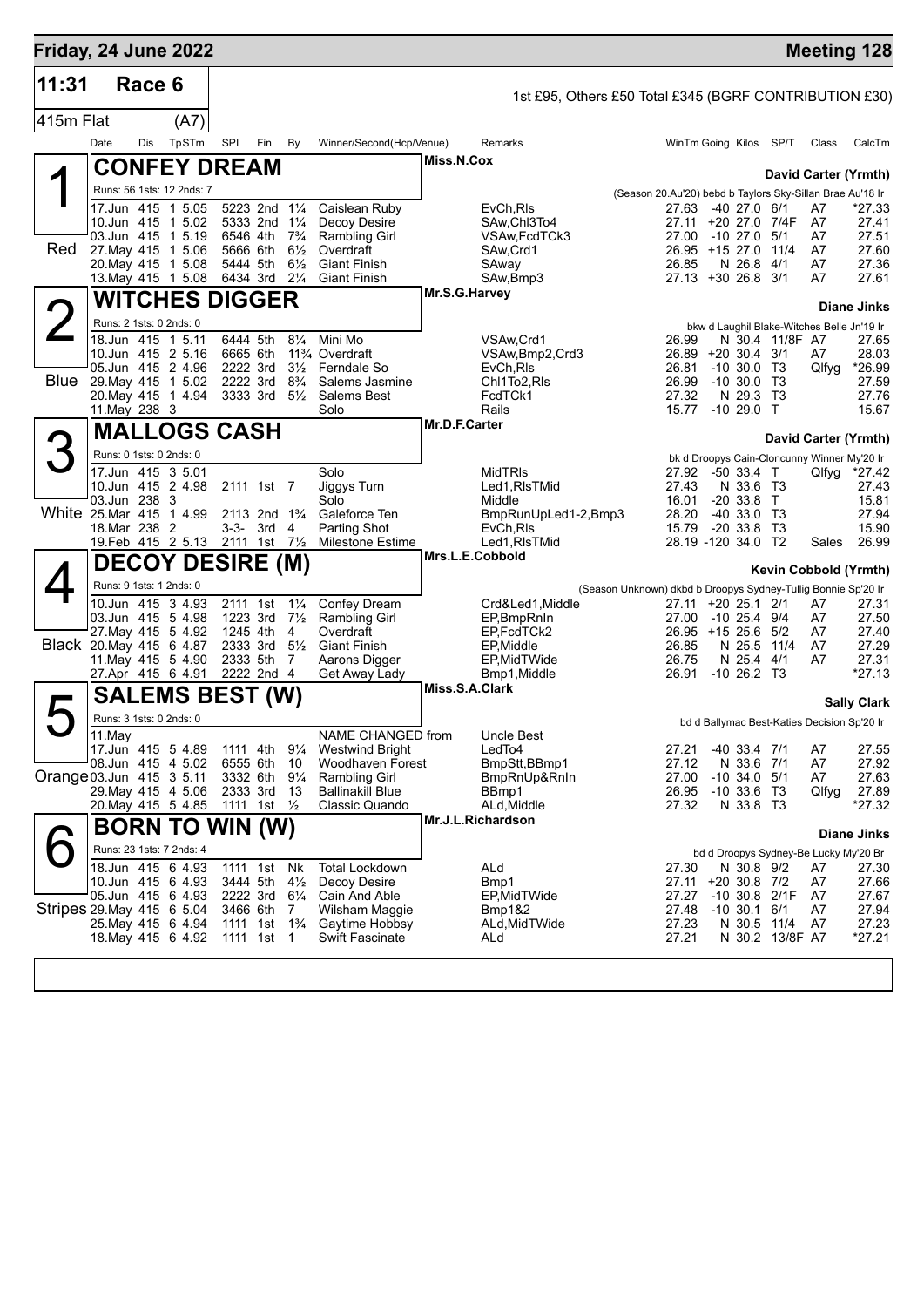| Friday, 24 June 2022  |                                        |        |                            |                        |                                                  |                |                                             |                |                                                        |                                                               |                         |                          |                         |                                                                    | <b>Meeting 128</b>    |
|-----------------------|----------------------------------------|--------|----------------------------|------------------------|--------------------------------------------------|----------------|---------------------------------------------|----------------|--------------------------------------------------------|---------------------------------------------------------------|-------------------------|--------------------------|-------------------------|--------------------------------------------------------------------|-----------------------|
| 11:46                 |                                        | Race 7 |                            |                        |                                                  |                |                                             |                | 1st £90, Others £50 Total £290 (BGRF CONTRIBUTION £30) |                                                               |                         |                          |                         |                                                                    |                       |
| 238m Flat             |                                        |        | (D3)                       |                        |                                                  |                |                                             |                |                                                        |                                                               |                         |                          |                         |                                                                    |                       |
|                       | Date                                   | Dis    | TpSTm                      | SPI                    | Fin                                              | By             | Winner/Second(Hcp/Venue)                    |                | Remarks                                                |                                                               | WinTm Going Kilos SP/T  |                          |                         | Class                                                              | CalcTm                |
|                       |                                        |        | <b>JOYS DOMINO</b>         |                        |                                                  |                |                                             |                | <b>Wachovia Racing</b>                                 |                                                               |                         |                          |                         |                                                                    |                       |
|                       | Runs: 30 1sts: 5 2nds: 5               |        |                            |                        |                                                  |                |                                             |                |                                                        | (Ssn Suppressed) wbk b Laughil Bolt-An Cailin Alainn Au'19 Ir |                         |                          |                         | <b>Robert Copping</b>                                              |                       |
|                       | 01.Jun 238 1<br>25. May 238 2          |        |                            | $2 - 2 -$              | 2-1- 1st<br>1st 1¼                               | $\frac{1}{2}$  | Jura Kazura<br>Diesel Bruno                 |                | LedRunUp, Rails<br>Led2,Rails                          |                                                               | 15.52<br>15.50          | N 24.5                   | N 23.5 11/4F D4<br>- T3 | Qlfyg                                                              | 15.52<br>15.50        |
|                       | 20.Apr 238                             |        | 2                          |                        | $3-1 - 1$ st $5\frac{3}{4}$                      |                | <b>Mileheight Dolly</b>                     |                | LedLedRunUp, Rails                                     |                                                               | 15.58                   | $-1525.5$                | -T3                     |                                                                    | *15.43                |
| Red                   | 20. Mar 238 3<br>05.Mar 380 3 3.67     |        |                            |                        |                                                  |                | Solo<br>Solo(Cryfd)                         |                | Rails<br>RIs, MvdOff <sup>1/4</sup> , BmpRIs4          |                                                               | 15.62<br>24.31          | $-20$ 24.7 T<br>N 24.5   | $\top$                  |                                                                    | 15.42<br>24.31        |
|                       | 12.Dec 435 3 5.69                      |        |                            | 5546 6th               |                                                  |                | 121/4 Elland Lane Boy(Pelaw)                |                | ModAw, Eased 1, Eased Badly 3                          |                                                               | 26.91                   | N 23.5 6/1               |                         | A4                                                                 | 27.88                 |
|                       | VACANT                                 |        |                            |                        |                                                  |                |                                             |                |                                                        |                                                               |                         |                          |                         |                                                                    |                       |
|                       |                                        |        |                            |                        |                                                  |                |                                             |                |                                                        |                                                               |                         |                          |                         |                                                                    |                       |
|                       |                                        |        |                            |                        |                                                  |                |                                             |                |                                                        |                                                               |                         |                          |                         |                                                                    |                       |
| <b>Blue</b>           |                                        |        |                            |                        |                                                  |                |                                             |                |                                                        |                                                               |                         |                          |                         |                                                                    |                       |
|                       |                                        |        |                            |                        |                                                  |                |                                             |                |                                                        |                                                               |                         |                          |                         |                                                                    |                       |
|                       |                                        |        | <b>SWIFT ILLICIT (M)</b>   |                        |                                                  |                |                                             | Mr.M.J.Reditt  |                                                        |                                                               |                         |                          |                         | <b>Robert Copping</b>                                              |                       |
|                       | Runs: 25 1sts: 8 2nds: 2               |        |                            |                        |                                                  |                |                                             |                |                                                        | (FalseHt 23.Au'21) bk b Farloe Blitz-Swift Precious Sp'19 Ir  |                         |                          |                         |                                                                    |                       |
|                       | 08.Jun 238 3<br>01.Jun 238 3           |        |                            |                        | 2-1- 1st $2\frac{1}{2}$                          |                | Jura Kazura<br>Solo                         |                | LedRnUp, Middle<br>Middle                              |                                                               | 15.46<br>15.62          | N 26.0 T                 | N 26.0 11/4J D4         |                                                                    | *15.46<br>xLame 15.62 |
|                       | 25. May 150<br>White 20 Mar 415 3 4.88 |        | 0                          |                        | 1123 5th                                         | $8\frac{3}{4}$ | Solo<br><b>Octagon Sulos</b>                |                | (Handslip)<br>Led- $\frac{1}{2}$                       |                                                               | 27.00                   | 26.4<br>$-4025.0$        | $\top$<br>7/2           | A6                                                                 | 27.30                 |
|                       | 13. Mar 415 3 4.88                     |        |                            |                        | 2112 4th 2 <sup>3</sup> / <sub>4</sub>           |                | Knockdrinna Jojo                            |                | EP,Led1-Crd3,Crd4<br>Middle                            |                                                               | 27.03<br>24.99          | $-2025.0$<br>N 25.5 T    | 5/1                     | A6                                                                 | 27.05                 |
|                       | 02. Mar 400 3 3.92                     |        | CHUBBYS KARMA (M)          |                        |                                                  |                | Solo(Rom)                                   | Mr.S.J.Fordham |                                                        |                                                               |                         |                          |                         |                                                                    | 24.99                 |
|                       |                                        |        | Runs: 48 1sts: 12 2nds: 6  |                        |                                                  |                |                                             |                |                                                        |                                                               |                         |                          |                         | <b>Sharon Saberton</b><br>bd b Azza Azza Azza-Chubbys Sky Jn'19 Ir |                       |
|                       | 19.Jun 238 4                           |        |                            | 3-3-                   | 3rd                                              | $2\frac{1}{2}$ | Catunda Buzz                                |                | BBmp1, RanOn                                           |                                                               | 15.55 +10 27.0 10/3     |                          |                         | D <sub>3</sub>                                                     | 15.85                 |
|                       | 12.Jun 238 4<br>08.Jun 238             |        | -4                         | $1 - 2 -$              | 3-5- 4th<br>1st 1½                               | $5\frac{1}{4}$ | <b>Lemming Spice</b><br>Darver Schillaci    |                | Bmp1<br>QAw,Led2,Middle                                |                                                               | 15.26<br>15.34          | +5 27.0 6/1<br>N 27.1    | 4/1                     | D3<br>D4                                                           | 15.73<br>*15.34       |
|                       | Black 03.Jun 238<br>25. May 238        |        | 4<br>-4                    | $5 - 5 -$              | 4th                                              | $6\frac{1}{4}$ | <b>Scullys Sicario</b><br>Solo              |                | <b>VSAw</b><br>Middle                                  |                                                               | 15.28<br>15.52          | N 27.5<br>$-1027.1$      | 5/1<br>$\top$           | D3                                                                 | 15.77<br>xLame 15.42  |
|                       | 16. Feb 415 4 4.85                     |        |                            |                        | 1555 5th                                         |                | 121/4 Bulmers Diamond                       |                | QAw,Crd1,FcdTCk2                                       |                                                               | 27.03                   | $-40$ 26.7 $6/1$         |                         | A5                                                                 | 27.61                 |
|                       |                                        |        | <b>SANCTURY MAID (W)</b>   |                        |                                                  |                |                                             | Mr.N.G.Stokes  |                                                        |                                                               |                         |                          |                         |                                                                    | <b>Diane Jinks</b>    |
|                       |                                        |        | Runs: 93 1sts: 21 2nds: 12 |                        |                                                  |                |                                             |                |                                                        | (Season Unknown) wbk b Tullymurry Act-Micks Bid Au'17 Ir      |                         |                          |                         |                                                                    |                       |
|                       | 18.Jun 238 5<br>10.Jun 238 5           |        |                            | $1 - 5 -$<br>6-6-      | 5th<br>6th                                       | $5\frac{3}{4}$ | Takeyourpoint<br>11% Sandford Home          |                | QAw, Bmp <sup>1/2</sup><br>VSAw, HitRIs1               |                                                               | 15.41<br>15.21 +10 28.6 | +5 29.0 9/1              | 9/1                     | D <sub>4</sub><br>D3                                               | 15.91<br>16.25        |
| Orange 25. May 238    | 01.Jun 238 5                           |        | - 5                        | $1 - 1 -$<br>$1 - 3 -$ | 1st<br>3rd                                       | $\overline{4}$ | 11/4 Anmima Biddy<br>Acera Jane             |                | QAw, ALd, MidTWide<br>QAw, Mid TWide                   |                                                               | 15.49<br>15.55          | N 29.0 6/1<br>N 29.0     | 11/4                    | D4<br>D4                                                           | *15.49<br>15.87       |
|                       | 20. May 238 5                          |        |                            | $6 - 5 -$              |                                                  |                | 5th 41/ <sub>2</sub> Papas Girl             |                | VSAw                                                   |                                                               | 15.70                   | N 29.0 7/1               |                         | D4                                                                 | 16.05                 |
|                       | 14. May 238 5                          |        |                            | $1 - 1 -$              | 1st                                              | $\overline{1}$ | Barrack Dana<br><b>DARVER SCHILLACI (W)</b> |                | QAw, ALd<br><b>Fork Handles Syndicate</b>              |                                                               | 15.52 +10 29.8 11/4     |                          |                         | D <sub>4</sub>                                                     | 15.62                 |
|                       |                                        |        | Runs: 71 1sts: 16 2nds: 10 |                        |                                                  |                |                                             |                |                                                        |                                                               |                         |                          |                         | <b>Sharon Saberton</b>                                             |                       |
|                       | 17.Jun 238                             |        | 6                          | $4 - 2 -$              | 3rd                                              | $4\frac{1}{4}$ | Pennys Meghan                               |                | EveryChance                                            |                                                               | 15.47                   | $-20, 30.0, 4/1$         |                         | bk d Jaytee Jet-Kilara Beauty Jy'18 Ir<br>D3                       | 15.61                 |
|                       | 08.Jun 238 6<br>03.Jun 238 6           |        |                            | 2-1-                   | 2nd $1\frac{1}{2}$<br>$3-2$ - 5th $6\frac{1}{2}$ |                | Chubbys Karma<br><b>Scullys Sicario</b>     |                | EP,Led1To2,Wide<br>EveryChance                         |                                                               | 15.34<br>15.28          | N 30.0 3/1<br>N 29.9 9/4 |                         | D4<br>D3                                                           | 15.46<br>15.80        |
| Stripes 25. May 238 6 |                                        |        |                            | 2-1-                   | 1st                                              | 2              | Dance Ronnie                                |                | EP,Led1, Wide                                          |                                                               | 15.38                   | N 29.4 9/4               |                         | D4                                                                 | $*15.38$              |
|                       | 20. May 238 6<br>15. May 238 6         |        |                            | 4-1-<br>$2 - 2 -$      | 2nd SH<br>3rd                                    | $1\frac{3}{4}$ | Papas Girl<br>Leahs Genuine                 |                | Led1-VW2, RanOn<br>EP, VWide2                          |                                                               | 15.70<br>15.46          | N 30.0 11/4              | +5 30.0 9/4F            | D4<br>D4                                                           | 15.71<br>15.65        |
|                       |                                        |        |                            |                        |                                                  |                |                                             |                |                                                        |                                                               |                         |                          |                         |                                                                    |                       |
|                       |                                        |        |                            |                        |                                                  |                |                                             |                |                                                        |                                                               |                         |                          |                         |                                                                    |                       |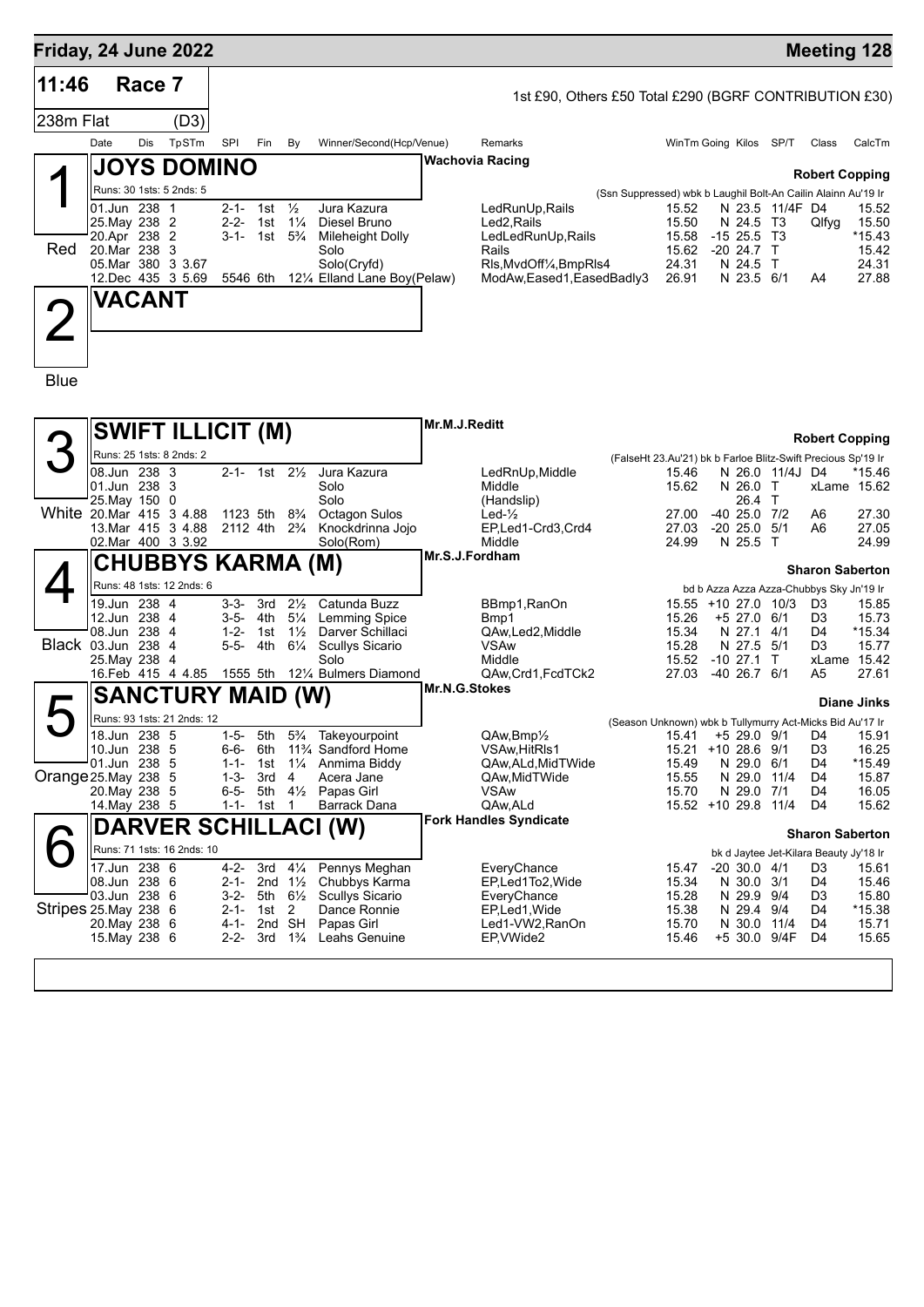|           | Friday, 24 June 2022                           |     |       |                                                         |     |                                  |                                                               |                |                                                         |                                                          |  |                                          |                            | <b>Meeting 128</b>                               |                     |
|-----------|------------------------------------------------|-----|-------|---------------------------------------------------------|-----|----------------------------------|---------------------------------------------------------------|----------------|---------------------------------------------------------|----------------------------------------------------------|--|------------------------------------------|----------------------------|--------------------------------------------------|---------------------|
| 12:01     | Race 8                                         |     |       |                                                         |     |                                  |                                                               |                | 1st £110, Others £50 Total £360 (BGRF CONTRIBUTION £30) |                                                          |  |                                          |                            |                                                  |                     |
| 415m Flat |                                                |     | (A6)  |                                                         |     |                                  |                                                               |                |                                                         |                                                          |  |                                          |                            |                                                  |                     |
|           | Date                                           | Dis | TpSTm | SPI                                                     | Fin | By                               | Winner/Second(Hcp/Venue)                                      |                | Remarks                                                 |                                                          |  | WinTm Going Kilos SP/T                   |                            | Class                                            | CalcTm              |
|           | <b>CONCRA WOOD</b>                             |     |       |                                                         |     |                                  |                                                               | Mr.K.A.Wilson  |                                                         |                                                          |  |                                          |                            |                                                  |                     |
|           | Runs: 8 1sts: 2 2nds: 3                        |     |       |                                                         |     |                                  |                                                               |                |                                                         |                                                          |  |                                          |                            |                                                  | <b>Coral Wilson</b> |
|           | 17.Jun 415 2 4.99                              |     |       | 3332 2nd                                                |     | $1\frac{1}{4}$                   | Freeway Rosah                                                 |                | BBmp1, Crd3, RanOn                                      | 27.43                                                    |  |                                          | -40 32.0 6/5F              | dkbd d Ballymac Best-Double Cards Ap'19 Ir<br>A6 | 27.13               |
|           | 10.Jun 415 2 4.91                              |     |       | 3222 2nd 1 <sup>3</sup> / <sub>4</sub>                  |     |                                  | <b>Yorvick Panda</b>                                          |                | Chl&FcdTCk3,RanOn                                       |                                                          |  |                                          | 26.40 +20 32.0 9/4F        | A6                                               | 26.74               |
| Red       | 03.Jun 415 2 4.95<br>27 May 415 3 4.80         |     |       | 4222 2nd 3 <sup>3</sup> / <sub>4</sub><br>1111 1st      |     | $4\frac{1}{2}$                   | <b>Tornarov Tuff</b><br><b>Buster Bookie</b>                  |                | RanOn<br>QAw, ALd, MidTRIs                              | 26.33                                                    |  | N 32.1                                   | 7/1<br>26.43 +15 32.0 5/2F | A6<br>A7                                         | 26.63<br>*26.58     |
|           | 20. May 415 2 5.02                             |     |       | 5566 6th                                                |     | 11                               | Measure Me                                                    |                | Bmp1,FcdTCk&Bmp2                                        | 26.90                                                    |  |                                          | N 32.0 11/2                | A6                                               | 27.77               |
|           | 13. May 415 2 5.01                             |     |       | 4444 4th                                                |     | $4\frac{3}{4}$                   | Springside Missy                                              |                | Bmp1                                                    |                                                          |  | 26.37 +30 31.6 8/1                       |                            | A6                                               | 27.05               |
|           | YORVICK PANDA                                  |     |       |                                                         |     |                                  |                                                               | Mrs.C.Wilson   |                                                         |                                                          |  |                                          |                            |                                                  | <b>Coral Wilson</b> |
|           | Runs: 69 1sts: 16 2nds: 16                     |     |       |                                                         |     |                                  |                                                               |                |                                                         | (Ssn Suppressed) bk b Lenson Panda-Riona Fb'19 Ir        |  |                                          |                            |                                                  |                     |
|           | 17.Jun 415 3 4.99<br>10.Jun 415 1 4.84         |     |       | 4555 4th                                                |     | $4\frac{1}{4}$<br>$1\frac{3}{4}$ | Freeway Rosah                                                 |                | BB <sub>mp1</sub>                                       | 27.43                                                    |  | -40 26.5 11/4                            |                            | A6                                               | 27.37               |
|           | 03.Jun 415 1 5.08                              |     |       | 1111 1st<br>6555 3rd                                    |     | 13                               | Concra Wood<br><b>Tornaroy Tuff</b>                           |                | ALd, RIsTMid<br>VSAw,Bmp2&3                             | 26.33                                                    |  | 26.40 +20 26.4<br>N 26.4                 | 4/1<br>3/1                 | A6<br>A6                                         | 26.60<br>27.37      |
| Blue      | 27. May 415 2 4.95                             |     |       | 4322 4th                                                |     | 4                                | Lemming Polo                                                  |                | Bmp2, Crd4                                              |                                                          |  | 26.77 +15 26.4                           | 4/1                        | A5                                               | 27.23               |
|           | 20. May 415 1 4.91<br>13. May 415 1 4.86       |     |       | 2222 2nd<br>3211 1st                                    |     | $2\frac{3}{4}$<br>$2\frac{3}{4}$ | Essjay Hilda<br>Ressapanda                                    |                | Crd1, RanOn<br>EP,Led2                                  | 26.62                                                    |  | N 26.6<br>26.29 +30 26.4 11/4            | 9/2                        | A <sub>5</sub><br>A6                             | 26.84<br>*26.59     |
|           | <b>SLOW WATER</b>                              |     |       |                                                         |     |                                  |                                                               | Miss.S.A.Clark |                                                         |                                                          |  |                                          |                            |                                                  |                     |
|           |                                                |     |       |                                                         |     |                                  |                                                               |                |                                                         |                                                          |  |                                          |                            |                                                  | <b>Sally Clark</b>  |
|           | Runs: 8 1sts: 2 2nds: 3<br>17.Jun 415 2 4.91   |     |       | 3212 1st                                                |     | $1\frac{1}{4}$                   | Overdraft                                                     |                |                                                         | 27.46                                                    |  |                                          |                            | be d Droopys Jet-Whaoo Wheoo Jy'19 Ir            |                     |
|           | 08.Jun 415 2 4.97                              |     |       | 2332 2nd 3                                              |     |                                  | <b>Tornaroy Time</b>                                          |                | Bmp&Ld2To3,CmAg<br>CrdRnUp&1                            | 26.62                                                    |  | -40 29.7 5/2<br>N 30.2 5/2               |                            | A6<br>A6                                         | 27.06<br>*26.86     |
|           | 03.Jun 415 2 4.88                              |     |       | 2221 2nd SH                                             |     |                                  | Limerick Leah                                                 |                | Crd&Led3ToNrLine                                        | 26.93                                                    |  | N 30.1                                   | 5/1                        | A6                                               | 26.94               |
|           | White 27. May 415 3 4.95<br>20. May 238 3      |     |       | 4224 4th<br>5-4- 4th                                    |     | 4<br>$2\frac{1}{2}$              | <b>Tinks Boy</b><br>Papas Girl                                |                | BmpRnUp, Chl&Bmp3<br>Bmp1&2                             | 15.70                                                    |  | 26.79 +15 30.2 7/1<br>N 30.4             | 11/4                       | A6<br>D <sub>4</sub>                             | 27.25<br>15.89      |
|           | 13 May 415 3 4.94                              |     |       | 5544 4th                                                |     | 7                                | Yorvick Panda                                                 |                | FcdTCk&Bmp1,Bmp1/2                                      |                                                          |  |                                          | 26.29 +30 30.0 5/2F        | A6                                               | 27.15               |
|           | <b>TINKS ELVIS (M)</b>                         |     |       |                                                         |     |                                  |                                                               | Mr.K.Hefferon  |                                                         |                                                          |  |                                          |                            | <b>Sharon Saberton</b>                           |                     |
|           | Runs: 38 1sts: 11 2nds: 5                      |     |       |                                                         |     |                                  |                                                               |                |                                                         |                                                          |  |                                          |                            | bd d Forest Con-Between Thelines Oc'18 Br        |                     |
|           | 19.Jun 415 4 4.75                              |     |       | 1111 1st                                                |     | 3                                | Asgood As Blue                                                |                | VQAw,ALd                                                |                                                          |  |                                          | 26.56 +20 32.0 2/1F        | A6                                               | *26.76              |
|           | 12.Jun 415 4 4.76                              |     |       | 1122 3rd                                                |     | 4                                | <b>Tornaroy Time</b>                                          |                | VQAw,LedTo2,Chl&Bmp3                                    |                                                          |  |                                          | 26.61 +10 32.0 2/1F        | A6                                               | 27.03               |
|           | 05.Jun 415 4 4.95<br>Black 20. May 415 3 4.82  |     |       | 1111 1st<br>$2122$ 2nd $1\frac{1}{2}$                   |     | $1\frac{3}{4}$                   | <b>Ballybin Rocket</b><br>Measure Me                          |                | EP,Led1,Crd2<br>Led1-2, Chl&Crd3                        | 26.96<br>26.90                                           |  |                                          | N 32.0 5/4F<br>N 32.0 5/2J | A7<br>A6                                         | 26.96<br>27.02      |
|           | 08. May 415 4 4.92                             |     |       | 1111 1st                                                |     | 5                                | <b>Mythical Mill</b>                                          |                | ALd, Middle                                             | 27.05                                                    |  | $-10.32.2$                               | T <sub>2</sub>             | ReQul                                            | 26.95               |
|           | 01. May 238 4                                  |     |       | $3-3-3rd$ 3                                             |     |                                  | <b>Tivoli Tulip</b>                                           | Mrs.J.Barclay  | Bmp1                                                    | 15.25                                                    |  |                                          | N 32.0 5/6F                | D3                                               | 15.49               |
|           | <b>MULRANKIN BELL</b>                          |     |       |                                                         |     |                                  | (M)                                                           |                |                                                         |                                                          |  |                                          |                            |                                                  | <b>Paul Clarke</b>  |
|           | Runs: 23 1sts: 3 2nds: 9                       |     |       |                                                         |     |                                  |                                                               |                |                                                         |                                                          |  |                                          |                            | bk b Vimmerby-Mulrankin Zip Sp'19 Ir             |                     |
|           | 19.Jun 415 4 4.93<br>15.Jun 415 4 4.89         |     |       |                                                         |     |                                  | 5456 5th 61/2 Droopys Diploma<br>4333 3rd 41/4 Roseville Eske |                | Bmp1&2<br>EvCh                                          |                                                          |  | 26.45 +20 25.4 3/1<br>26.36 +10 25.6 5/2 |                            | A6<br>A6                                         | 27.17<br>26.80      |
|           | 11.Jun 238 5                                   |     |       | 3-4- 3rd                                                |     | $1\frac{3}{4}$                   | United                                                        |                | Crd1, RanOn                                             | 15.22                                                    |  | $+5$ 25.2 $5/2$                          |                            | D <sub>3</sub>                                   | 15.40               |
|           | Orange 21. May 415 5 4.90                      |     |       | 1222 2nd 2 <sup>3</sup> / <sub>4</sub>                  |     |                                  | Cocoon                                                        |                | EP, Crd1&2                                              |                                                          |  |                                          | 26.38 +20 25.0 10/11FA6    |                                                  | 26.80               |
|           | 15. May 415 5 4.83<br>11 May 415 5 4.78        |     |       | 1222 2nd 2<br>1111 1st 1½                               |     |                                  | <b>Millview Blondie</b><br><b>Fair Weather</b>                |                | EP, Bmp1, RanOn<br>VQAw,ALd                             |                                                          |  | 26.26 +10 25.4 7/1                       | 26.63 -20 25.0 10/1        | A5<br>A <sub>5</sub>                             | 26.52<br>*26.43     |
|           | <b>FAIR WEATHER (W)</b>                        |     |       |                                                         |     |                                  |                                                               | Mr.S.J.Fordham |                                                         |                                                          |  |                                          |                            |                                                  |                     |
|           | Runs: 35 1sts: 9 2nds: 11                      |     |       |                                                         |     |                                  |                                                               |                |                                                         |                                                          |  |                                          |                            | <b>Sharon Saberton</b>                           |                     |
|           | 19.Jun 415 6 4.84                              |     |       | 2222 2nd 1 <sup>3</sup> / <sub>4</sub>                  |     |                                  | Droopys Diploma                                               |                | RanOn, Wide                                             | (Season Unknown) be b Jaytee Jet-Droopys Breeze Ja'20 Ir |  |                                          | 26.45 +20 28.6 2/1F        | - A6                                             | 26.79               |
|           | 15 Jun 415 6 4.81                              |     |       | 1444 4th 61/4                                           |     |                                  | Roseville Eske                                                |                | QAw,Wide                                                |                                                          |  |                                          | 26.36 +10 28.8 6/4F        | A6                                               | 26.96               |
|           | 08.Jun 415 6 4.78<br>Stripes 03.Jun 415 6 4.83 |     |       | 1221 2nd 1 <sup>3</sup> / <sub>4</sub><br>3443 5th 61/4 |     |                                  | <b>Tornaroy Tuff</b><br>Salems Sabbath                        |                | QAw,Led3To4,Wide<br>EP, Wide                            | 26.63<br>26.60                                           |  | N 28.8 3/1                               | N 29.0 10/3                | A5<br>A5                                         | 26.77<br>27.09      |
|           | 20. May 415 6 5.05                             |     |       | 5555 5th 61/4                                           |     |                                  | Essjay Hilda                                                  |                | VSAw, Wide                                              | 26.62                                                    |  |                                          | N 28.5 6/5F                | A <sub>5</sub>                                   | 27.12               |
|           | 11 May 415 6 4.79                              |     |       | 2222 2nd 1½                                             |     |                                  | Mulrankin Bell                                                |                | EP,Chl3-4,Wide                                          | 26.63                                                    |  | $-20$ 28.4 $2/1$                         |                            | A5                                               | *26.55              |
|           |                                                |     |       |                                                         |     |                                  |                                                               |                |                                                         |                                                          |  |                                          |                            |                                                  |                     |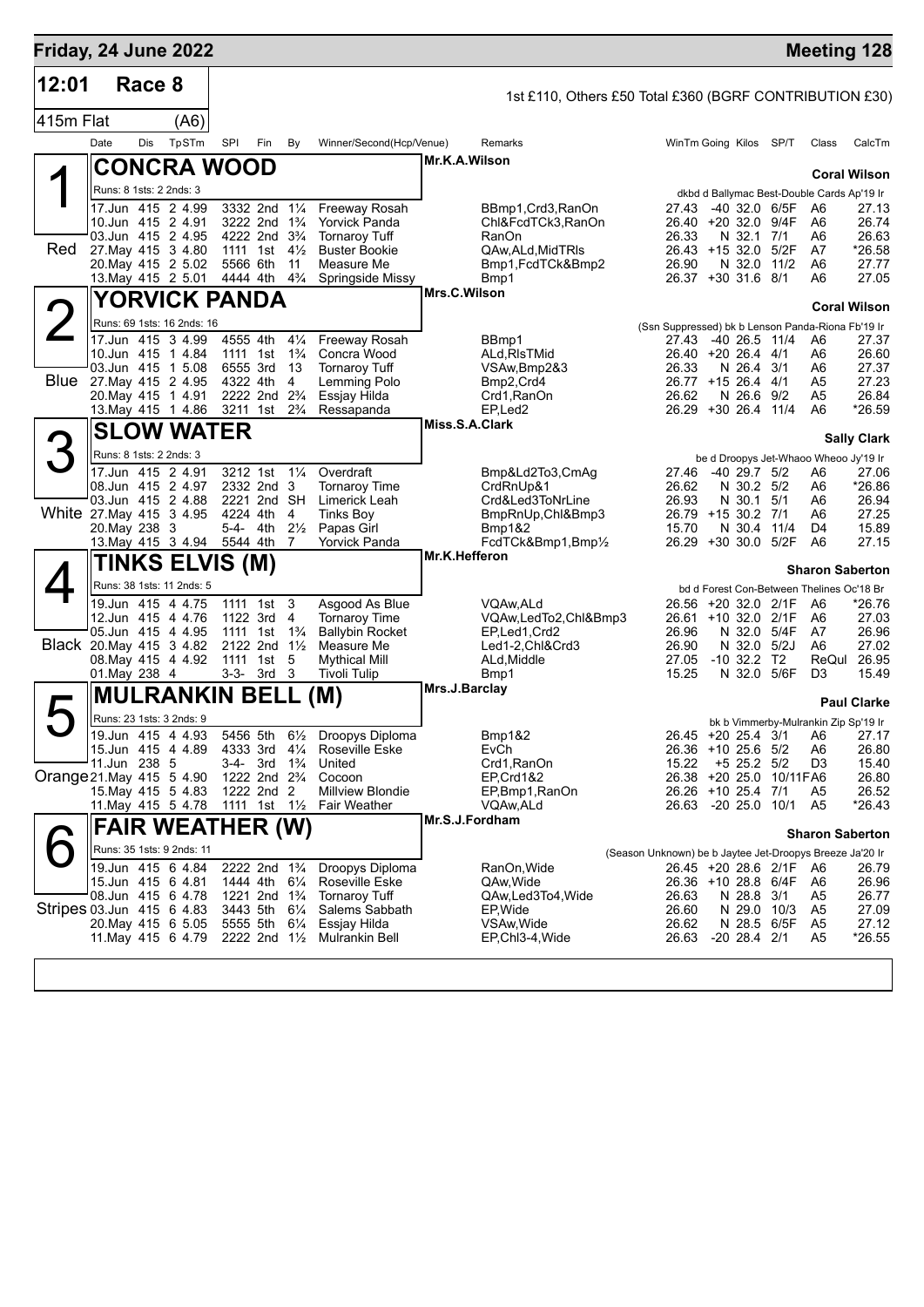| Friday, 24 June 2022      |                              |                            |                             |                        |                                        |                                      |                                                  |               |                                  |                                                               |                              |                                     |                |                                              | <b>Meeting 128</b>   |
|---------------------------|------------------------------|----------------------------|-----------------------------|------------------------|----------------------------------------|--------------------------------------|--------------------------------------------------|---------------|----------------------------------|---------------------------------------------------------------|------------------------------|-------------------------------------|----------------|----------------------------------------------|----------------------|
| 12:16                     |                              | Race 9                     |                             |                        |                                        |                                      |                                                  |               |                                  | 1st £80, Others £50 Total £330 (BGRF CONTRIBUTION £30)        |                              |                                     |                |                                              |                      |
| 238m Flat                 |                              |                            | (D4)                        |                        |                                        |                                      |                                                  |               |                                  |                                                               |                              |                                     |                |                                              |                      |
|                           | Date                         | <b>Dis</b>                 | TpSTm                       | SPI                    | Fin                                    | By                                   | Winner/Second(Hcp/Venue)                         |               | Remarks                          |                                                               | WinTm Going Kilos SP/T       |                                     |                | Class                                        | CalcTm               |
|                           |                              |                            | <b>LADY SPOTLIGHT</b>       |                        |                                        |                                      |                                                  | Mr.P.L.Bird   |                                  |                                                               |                              |                                     |                |                                              |                      |
|                           |                              |                            | Runs: 18 1sts: 5 2nds: 1    |                        |                                        |                                      |                                                  |               |                                  | (Season Unknown) bk b Droopys Sydney-Luminous Fancy Sp'19 Ir  |                              |                                     |                | <b>Sharon Saberton</b>                       |                      |
|                           |                              | 19.Jun 238 1               |                             | $3 - 4 -$              | 3rd                                    | $4\frac{3}{4}$                       | Free Derry                                       |               | BBmp1                            |                                                               | 15.35 +10 25.9 3/1           |                                     |                | D4                                           | 15.83                |
|                           |                              | 15.Jun 238 1<br>10.Jun 238 | -1                          | $5 - 6 -$<br>$5 - 5 -$ | 5th<br>5th                             | $4\frac{1}{2}$<br>$4\frac{1}{4}$     | Dance Ronnie<br>Camp Margaret                    |               | SAw, FcdTCk1<br><b>VSAw</b>      |                                                               | 15.58<br>$15.48 + 10.25.5$   | $+5$ 26.0 $5/2$                     | 7/4F           | D4<br>D4                                     | 15.99<br>15.92       |
| Red                       | 05.Jun 238 2                 |                            |                             | $3-4-$                 | 4th                                    | $5\frac{1}{2}$                       | Sandford Home                                    |               | Crd1,RIs                         |                                                               | 15.31                        | N 25.0 9/2                          |                | D <sub>4</sub>                               | $*15.75$             |
|                           | 01.Jun 238                   |                            | -1<br>27.Feb 415 2 5.03     | $1 - 1 -$              | 1st<br>6555 6th                        | 1                                    | Cain And Able<br>12% Pats Daughter               |               | ALd, RIsTMid<br>FcdTCk&Bmp1      |                                                               | 15.82<br>27.19               | N 25.0 T2<br>$-4026.03/1$           |                | A6                                           | xLame 15.82<br>27.80 |
|                           |                              | <b>ADRIA</b>               |                             |                        |                                        |                                      |                                                  | Mr.M.J.Baker  |                                  |                                                               |                              |                                     |                |                                              |                      |
|                           |                              |                            |                             |                        |                                        |                                      |                                                  |               |                                  |                                                               |                              |                                     |                | Deborah Hurlock (CPark)                      |                      |
|                           |                              | 18.Jun 238 2               | Runs: 36 1sts: 8 2nds: 7    | $3 - 3 -$              | 3rd <sub>2</sub>                       |                                      | Takeyourpoint                                    |               | EveryChance                      | (Season 29.Jy'21) bk b Skywalker Puma-Lemond Diamond Nv'19 Br | 15.41                        | +5 28.2 7/2                         |                | D4                                           | 15.61                |
|                           | 11.Jun 238                   |                            | $\mathbf 1$                 | $3 - 2 -$              | 2nd <sub>3</sub>                       |                                      | Porcupine Sky                                    |               | EP, Crd1, RIsTMid                |                                                               | 15.40                        | $+5$ 28.0 $5/2$                     |                | D4                                           | 15.69                |
| <b>Blue</b> 29. May 238 2 | 04.Jun 238 2                 |                            |                             | $4 - 4 -$<br>$5 - 1 -$ | 1st                                    | 3rd $4\frac{3}{4}$<br>1              | <b>Millmount Hero</b><br>Loughgur Sam            |               | SAw,FcdTCk1&2<br>EP,Led1,RIsTMid |                                                               | 15.43<br>15.50               | $-10$ 27.7 $5/2$<br>$-5$ 27.4 $3/1$ |                | D4<br>D4                                     | 15.71<br>*15.45      |
|                           | 21. May 238 3                |                            |                             | $3 - 5 -$              | 4th                                    | $4\frac{1}{2}$                       | Vixons Lass                                      |               | Bmp1                             |                                                               | $15.50 + 10.276$             |                                     | 11/2           | D <sub>4</sub>                               | 15.96                |
|                           |                              | 13. May 238 2              |                             | 5-4-                   | 3rd                                    | 5                                    | Mums Fancy                                       | Mr.C.Winter   | SAway                            |                                                               | 15.28 +15 27.4 11/4          |                                     |                | D4                                           | 15.83                |
|                           |                              |                            | <b>MARBELLA JIMMY (M)</b>   |                        |                                        |                                      |                                                  |               |                                  |                                                               |                              |                                     |                | David Carter (Yrmth)                         |                      |
| З                         |                              |                            | Runs: 125 1sts: 20 2nds: 31 |                        |                                        |                                      |                                                  |               |                                  |                                                               |                              |                                     |                | be d Tullymurry Act-Millstreet Lady Sp'16 Br |                      |
|                           | 17.Jun 238 4<br>10.Jun 238 3 |                            |                             | 4-6-<br>4-2-           | 6th<br>3rd                             | $4\frac{1}{2}$<br>$4\frac{1}{4}$     | <b>Riverdale Trudy</b><br><b>Riverdale Trudy</b> |               | BBmp1<br><b>BBmpRnIn</b>         |                                                               | 15.76<br>15.45               | $-20$ 29.2 10/1<br>+10 29.4 11/4    |                | D4<br>D4                                     | 15.91<br>15.89       |
|                           | 03.Jun 238 3                 |                            |                             | $6 - 3 -$              | 3rd                                    | $5\frac{1}{2}$                       | Diesel Poppy                                     |               | $VSAw,Bmp\frac{1}{2}$            |                                                               | 15.57                        | $-5$ 29.8 $5/1$                     |                | D4                                           | 15.96                |
| White 27.May 238          | 20. May 238 4                |                            | -4                          | $2 - 2 -$<br>$3 - 3 -$ | 5th                                    | 2nd $2\frac{3}{4}$<br>$4\frac{3}{4}$ | Camp Margaret<br>Camp Margaret                   |               | EveryChance<br>Crd <sub>2</sub>  |                                                               | 15.29<br>15.63               | $+5$ 30.0 6/1<br>N 30.0             | 5/1            | D4<br>D4                                     | 15.56<br>16.00       |
|                           |                              | 29.Apr 238 3               |                             |                        | 4-1- 1st 1 <sup>3</sup> / <sub>4</sub> |                                      | Nissels Blade                                    |               | EP <sub>.</sub> Led1             |                                                               | 15.52                        | N 30.2 7/1                          |                | D4                                           | *15.52               |
|                           |                              |                            | <b>WITCHES ZAC (M)</b>      |                        |                                        |                                      |                                                  | Mr.S.G.Harvey |                                  |                                                               |                              |                                     |                |                                              | <b>Diane Jinks</b>   |
|                           |                              |                            | Runs: 2 1sts: 1 2nds: 0     |                        |                                        |                                      |                                                  |               |                                  |                                                               |                              |                                     |                | bk d Tyrur Big Mike-Witches Belle Sp'18 Ir   |                      |
|                           | 10.Jun 238 4                 | 18.Jun 238 3               |                             | $1 - 1 -$              | 1st <sub>3</sub>                       | $6\frac{3}{4}$                       | <b>Chief Mistress</b>                            |               | ALd, Middle                      |                                                               | 15.66                        |                                     | N 31.4 6/4F    | D4                                           | *15.66               |
|                           | 05.Jun 238                   |                            | - 3                         | $5 - 6 -$<br>$3 - 3 -$ | 5th<br>3rd $8\frac{3}{4}$              |                                      | <b>Holycross Sam</b><br>Lemming Fly              |               | $Bmp\frac{1}{2}$<br>EvCh, Middle |                                                               | 15.52 +10 31.2 4/1<br>15.52  | $-530.8$ T <sub>3</sub>             |                | D4                                           | 16.16<br>16.17       |
| <b>Black 29.May 238</b>   |                              |                            | 4                           | $3-2-$                 |                                        | 2nd $3\frac{1}{2}$                   | <b>Free Derry</b>                                |               | SAw, Middle                      |                                                               | 15.66                        | $-530.0$ T3                         |                |                                              | 15.89                |
|                           |                              | 18. May 238 3              | 19.Apr 525 5 4.12           |                        | 1112 3rd 10                            |                                      | Solo<br>Toffee Legs(Yghal)                       |               | StbStart, Middle<br>QAw          |                                                               | 15.99<br>30.02               | $-1029.0$ T<br>$-30,29.0$           | 5/2            | A7                                           | 15.89<br>30.42       |
|                           |                              |                            | <b>DODS TIGER (W)</b>       |                        |                                        |                                      |                                                  | Mrs.J.Barclay |                                  |                                                               |                              |                                     |                |                                              |                      |
|                           |                              |                            | Runs: 150 1sts: 31 2nds: 37 |                        |                                        |                                      |                                                  |               |                                  |                                                               |                              |                                     |                | bd d Kilcrea Rodge-Dods Rose Nv'17 Br        | <b>Paul Clarke</b>   |
|                           |                              | 18.Jun 238 6               |                             | $1 - 1 -$              | 3rd                                    | $2\frac{3}{4}$                       | <b>Barrack Dana</b>                              |               | LedToBmpRnIn                     |                                                               | 15.55                        |                                     | N 31.0 5/4F D4 |                                              | 15.77                |
|                           | 08.Jun 238 6<br>01.Jun 238 6 |                            |                             | $2 - 2 -$<br>$2 - 2 -$ | 2nd <sub>2</sub><br>3rd <sub>2</sub>   |                                      | <b>Bombai Ginny</b><br>Sanctury Maid             |               | EveryChance<br>EveryChance       |                                                               | 15.46<br>15.49               | N 31.0 11/4<br>N 31.2 3/1           |                | D4<br>D4                                     | 15.62<br>15.65       |
| Orange 27. May 238 6      |                              |                            |                             | 3-3-                   |                                        | 3rd $4\frac{1}{4}$                   | Camp Margaret                                    |               | EveryChance                      |                                                               | 15.29                        | $+5$ 31.0                           | 2/1F           | D4                                           | 15.68                |
|                           | 30.Apr 238 6                 | 21. May 238 6              |                             | $1 - 1 -$<br>$1 - 1 -$ | 2nd <sub>1</sub><br>1st $\frac{3}{4}$  |                                      | Vixons Lass<br>Barrack Dana                      |               | LedToRnIn<br>ALd                 |                                                               | 15.50 +10 31.2 5/2J<br>15.62 | $-5$ 31.4 4/1                       |                | D4<br>D4                                     | 15.68<br>*15.57      |
|                           |                              |                            | <b>FIX EIGHT (W)</b>        |                        |                                        |                                      |                                                  | Miss.K.Searle |                                  |                                                               |                              |                                     |                |                                              |                      |
|                           |                              |                            | Runs: 96 1sts: 16 2nds: 25  |                        |                                        |                                      |                                                  |               |                                  |                                                               |                              |                                     |                | David Carter (Yrmth)                         |                      |
|                           |                              | 17.Jun 238 6               |                             | 1-4-                   | 4th                                    | -4                                   | <b>Riverdale Trudy</b>                           |               | QAw, Wide                        | (Season 27.Ap'22) bk b Laughil Blake-Borna Empress Au'18 Ir   | 15.76 -20 29.4 5/1           |                                     |                | D4                                           | 15.87                |
|                           | 10.Jun 238 5                 |                            |                             | $1 - 2 -$              | 3rd                                    | 3                                    | Camp Margaret                                    |               | QAw,Wide                         |                                                               | 15.48 +10 29.8 7/2           |                                     |                | D4                                           | 15.82                |
| Stripes 27 May 238 6      | 03.Jun 238 5                 |                            |                             | 2-3-<br>1-4-           | 4th<br>4th                             | $5\frac{1}{2}$<br>$3\frac{3}{4}$     | Oxalis<br>Airmount Bruno                         |               | EveryChance<br>QAw,FcdWide2      |                                                               | 15.17<br>15.43               | N 29.9 10/1<br>$+5$ 30.0 9/2        |                | D4<br>D4                                     | 15.61<br>15.77       |
|                           |                              | 20.May 238 6               |                             | $1 - 1 -$              | 1st                                    | 3                                    | Camp Fire                                        |               | ALd, Wide                        |                                                               | 15.59                        | N 30.2 T2                           |                | xSsn                                         | 15.59                |
|                           | 08.Apr 238 6                 |                            |                             | $1 - 1 -$              |                                        | 2nd $1\frac{1}{4}$                   | Hartwood Roxi                                    |               | QAw,Led-2, Wide                  |                                                               | 15.37                        | N 31.0 9/1                          |                | D3                                           | *15.47               |
|                           |                              |                            |                             |                        |                                        |                                      |                                                  |               |                                  |                                                               |                              |                                     |                |                                              |                      |
|                           |                              |                            |                             |                        |                                        |                                      |                                                  |               |                                  |                                                               |                              |                                     |                |                                              |                      |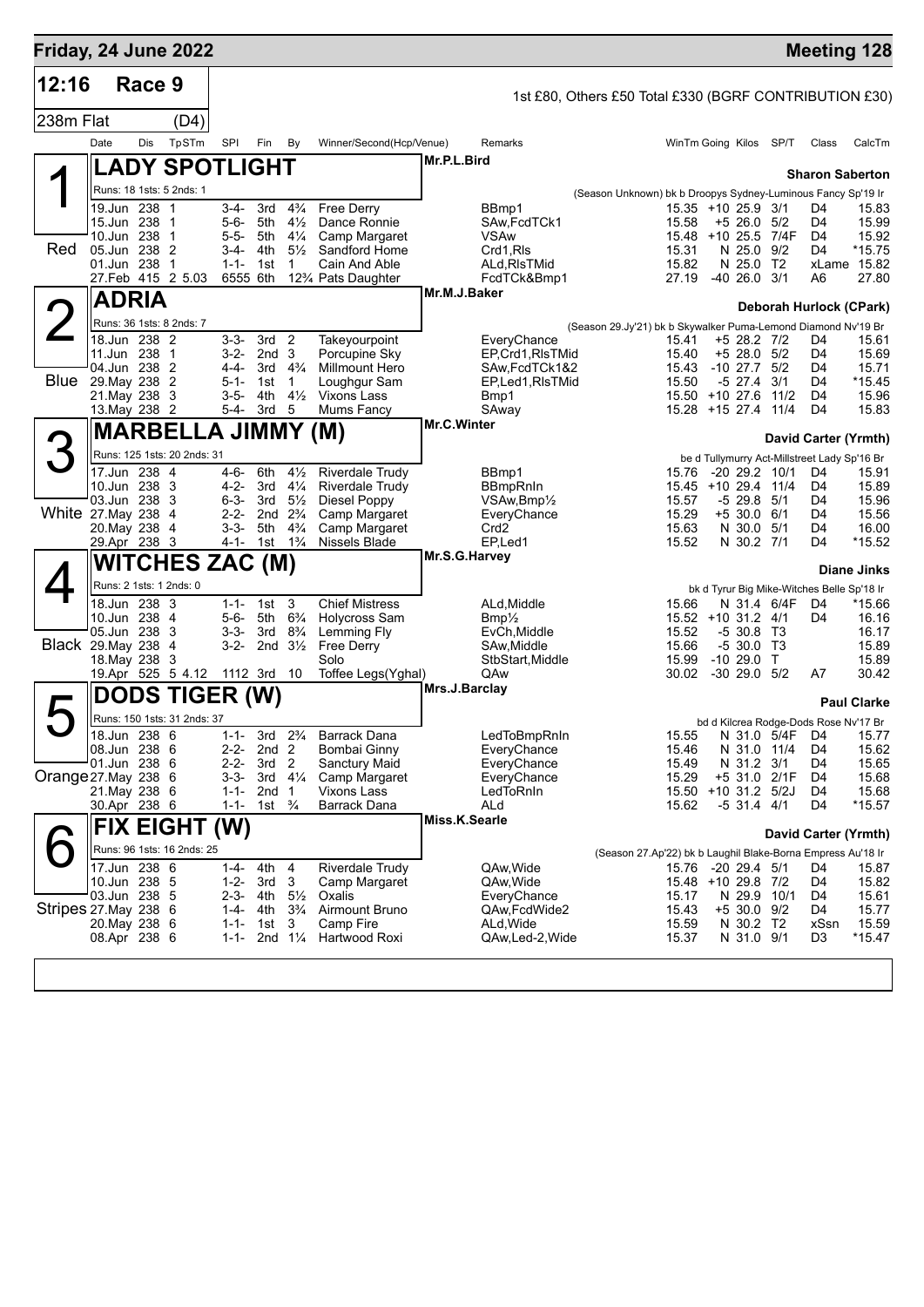| Friday, 24 June 2022      |                                     |     |                                                         |                      |                                                       |                                  |                                                                 |                |                                                               |                              |                           |                                           |                | <b>Meeting 128</b>                                                 |
|---------------------------|-------------------------------------|-----|---------------------------------------------------------|----------------------|-------------------------------------------------------|----------------------------------|-----------------------------------------------------------------|----------------|---------------------------------------------------------------|------------------------------|---------------------------|-------------------------------------------|----------------|--------------------------------------------------------------------|
| 12:31                     | Race 10                             |     |                                                         |                      |                                                       |                                  |                                                                 |                | 1st £110, Others £50 Total £360 (BGRF CONTRIBUTION £30)       |                              |                           |                                           |                |                                                                    |
| 415m Flat                 |                                     |     | (A6)                                                    |                      |                                                       |                                  |                                                                 |                |                                                               |                              |                           |                                           |                |                                                                    |
|                           | Date                                | Dis | TpSTm                                                   | SPI                  | Fin                                                   | By                               | Winner/Second(Hcp/Venue)                                        |                | Remarks                                                       | WinTm Going Kilos SP/T       |                           |                                           | Class          | CalcTm                                                             |
|                           |                                     |     | <b>BLUE ENIGMA</b>                                      |                      |                                                       |                                  |                                                                 |                | Mr.K.R.Green, Mr.P.R.Green, Mr.C.J.Neary                      |                              |                           |                                           |                |                                                                    |
|                           |                                     |     | Runs: 40 1sts: 13 2nds: 5                               |                      |                                                       |                                  |                                                                 |                |                                                               |                              |                           |                                           |                | David Carter (Yrmth)<br>bew d Lenson Panda-Pantone Minnie Au'19 Ir |
|                           |                                     |     | 17.Jun 415 1 5.00                                       |                      | 6433 3rd 2                                            |                                  | Slow Water                                                      |                | SAway                                                         | 27.46                        | $-40$ 32.0 $7/1$          |                                           | A6             | 27.22                                                              |
|                           |                                     |     | 10.Jun 415 1 5.01<br>27. May 415 1 5.09                 | 6666 6th             | 1111 1st 4                                            | DIS.                             | Darcis Theo<br>Tinks Boy                                        |                | ALd.RIs<br>CrdRnUp, KO2                                       | 26.95<br>26.79 +15 31.6      | N 32.1 T2                 | 14/1                                      | xFall<br>A6    | 26.95<br>0.00                                                      |
| Red                       | 20. May 238 2                       |     |                                                         | $1-6-6$ th           |                                                       | $5\frac{1}{4}$                   | Papas Girl                                                      |                | QAw,FcdTCk&Bmp1,Bmp2                                          | 15.70                        | N 31.8                    | 9/4F                                      | D4             | 16.11                                                              |
|                           |                                     |     | 13. May 415 2 4.97 6333 3rd<br>08.Apr 415 1 4.83        | 1111 1st             |                                                       | $5\frac{3}{4}$<br>$1\frac{1}{4}$ | <b>Yorvick Panda</b><br>Steeple Rd Bella                        |                | <b>BmpRnUp</b><br>QAw, ALd                                    | 26.29 +30 32.0 5/1<br>27.00  | $-10, 32.9, 9/2$          |                                           | A6<br>A7       | 27.05<br>*26.90                                                    |
|                           |                                     |     | <b>UP THE STRIPES</b>                                   |                      |                                                       |                                  |                                                                 | Miss.S.A.Clark |                                                               |                              |                           |                                           |                |                                                                    |
|                           |                                     |     | Runs: 45 1sts: 7 2nds: 8                                |                      |                                                       |                                  |                                                                 |                |                                                               |                              |                           |                                           |                | <b>Sally Clark</b>                                                 |
|                           |                                     |     | 19.Jun 415 2 5.02                                       | 6556 6th             |                                                       | $8\frac{1}{2}$                   | <b>Tinks Elvis</b>                                              |                | <b>VSAw</b>                                                   | 26.56 +20 32.1 7/1           |                           |                                           | A6             | bd d Candlelight King-Equally Fast Oc'19 Ir<br>27.43               |
|                           |                                     |     | 15.Jun 415 3 4.91<br>08.Jun 415 3 5.00                  | 5444 4th             | 1111 1st                                              |                                  | 21/ <sub>2</sub> Active Diva<br>121/ <sub>2</sub> Tornaroy Time |                | ALd, MidTRIs<br>CrdRnUp, Bmp1&3                               | 26.85<br>26.62               |                           | N 32.2 5/2J<br>N 33.0 11/2                | A7<br>A6       | 26.85<br>27.62                                                     |
| <b>Blue</b>               |                                     |     | 03.Jun 415 3 4.90                                       | 1111 1st             |                                                       | Nk                               | <b>Airmount Lark</b>                                            |                | ALd                                                           | 26.95                        | $-10$ 32.5 $9/2$          |                                           | A7             | 26.85                                                              |
|                           |                                     |     | 29. May 415 3 4.89<br>20 May 415 3 4.97                 | 2222 4th 21/4        | 2111 1st 6 <sup>3</sup> / <sub>4</sub>                |                                  | Long Tall Sally<br>Pats Daughter                                |                | EP,Led1, Middle<br>EveryChance                                | 26.94<br>27.07               |                           | $-10$ 32.8 $2/1F$<br>N 32.0 9/4J          | - A7<br>A7     | *26.84<br>27.24                                                    |
|                           |                                     |     | <b>BRIGHT ELSA (M)</b>                                  |                      |                                                       |                                  |                                                                 | Mr.P.L.Bird    |                                                               |                              |                           |                                           |                |                                                                    |
|                           |                                     |     | Runs: 25 1sts: 4 2nds: 3                                |                      |                                                       |                                  |                                                                 |                |                                                               |                              |                           |                                           |                | <b>Sharon Saberton</b>                                             |
|                           |                                     |     | 17.Jun 415 4 5.00                                       |                      | 5444 3rd                                              | -3                               | Freeway Rosah                                                   |                | BBmp1, Crd3                                                   | 27.43                        | $-40$ 27.0 $9/2$          |                                           | A6             | bk b Laughil Blake-Bright Ella Oc'19 Ir<br>27.27                   |
|                           |                                     |     | 10.Jun 415 3 4.88                                       | 2333 3rd             |                                                       | 3                                | <b>Yorvick Panda</b>                                            |                | EP,Bmp3                                                       | 26.40 +20 27.0 8/1           |                           |                                           | A6             | 26.84                                                              |
| White 27. May 415 4 4.82  |                                     |     | 03.Jun 415 4 4.97                                       | 5644 5th<br>1111 1st |                                                       | $3\frac{1}{2}$                   | 13% Tornaroy Tuff<br>Limerick Leah                              |                | BBmp1,Bmp3<br>ALd, Middle                                     | 26.33<br>26.48 +15 26.7 7/2  | N 26.6 7/1                |                                           | A6<br>A6       | 27.42<br>26.63                                                     |
|                           |                                     |     | 22. May 415 4 4.87                                      | 3555 4th             |                                                       | $6\frac{3}{4}$                   | Neon On Moon                                                    |                | BBmp1, Bmp4                                                   | 26.82 +10 27.2 2/1           |                           |                                           | A6             | 27.46                                                              |
|                           |                                     |     | 27.Apr 415 4 4.94                                       |                      |                                                       |                                  | 4322 2nd 21/2 Kyletaun Molly                                    | Mr.K.A.Wilson  | EvCh, Middle                                                  | 26.34                        | N 26.4 7/2                |                                           | A6             | *26.54                                                             |
|                           |                                     |     | <b>HONEYGAR DREAM (M)</b>                               |                      |                                                       |                                  |                                                                 |                |                                                               |                              |                           |                                           |                | <b>Coral Wilson</b>                                                |
|                           |                                     |     | Runs: 38 1sts: 9 2nds: 7<br>17.Jun 415 5 4.93           | 2311 1st             |                                                       | $1\frac{1}{4}$                   | Limerick Leah                                                   |                |                                                               | 27.61                        | $-40$ 32.0 $2/1$          |                                           | A6             | bdw d Superior Product-Varra Clisde Jy'18 Ir<br>27.21              |
|                           |                                     |     | 10.Jun 415 5 4.87                                       | 4222 1st             |                                                       | $1\frac{1}{2}$                   | Ashgrove Miley                                                  |                | BmpRnUp, BBmp1, Ld2<br>Crd&Led4                               | 26.67 +20 31.6 5/2F          |                           |                                           | A7             | *26.87                                                             |
|                           | 27. May 238 4<br>Black 20 May 238 5 |     |                                                         | $5 - 3 -$            | 5-5- 2nd $2\frac{1}{2}$<br>3rd                        | $2\frac{1}{2}$                   | Not Now Tink<br><b>Well Aware</b>                               |                | VSAw, Crd1, RanOn<br>Bmp1, RanOn                              | 15.19<br>15.47               | +5 32.0 7/2<br>N 32.1 7/2 |                                           | D3<br>D3       | 15.44<br>15.67                                                     |
|                           | 13. May 238 4                       |     |                                                         | $5 - 3 -$            | 1st                                                   | Nk                               | <b>Snow Tulip</b>                                               |                | SAw, LedNear Line                                             | 15.32 +15 32.0 7/2           |                           |                                           | D <sub>3</sub> | 15.47                                                              |
|                           | 06. May 238 4                       |     |                                                         | 4-5- 5th             |                                                       | - 7                              | Monroe Hugo                                                     |                | Bmp1<br>Mr.S.G.Harvey, Mr.W.D.McGrath                         | 15.16                        | N 32.0 14/1               |                                           | D <sub>2</sub> | 15.72                                                              |
|                           |                                     |     | <b>BADMINTON SHADOW</b>                                 |                      |                                                       |                                  | (W)                                                             |                |                                                               |                              |                           |                                           |                | <b>Diane Jinks</b>                                                 |
|                           | Runs: 9 1sts: 3 2nds: 1             |     |                                                         |                      |                                                       |                                  |                                                                 |                |                                                               |                              |                           |                                           |                | bk d Pat C Sabbath-Baile Caislean Nv'20 Ir                         |
|                           |                                     |     | 18.Jun 415 6 4.97<br>10.Jun 415 6 4.92 2322 2nd 21/2    |                      |                                                       |                                  | 2211 1st 11/4 Tornaroy Trixie<br>Overdraft                      |                | EP,Crd&Led2<br>Crd1, RanOn                                    | 26.89 +20 30.0 11/4          |                           | 26.62 +10 29.4 6/4F A7                    | A7             | *26.72<br>27.29                                                    |
|                           |                                     |     | 05.Jun 415 5 5.09                                       |                      | 6665 3rd 41/ <sub>2</sub>                             |                                  | Takeyourpoint                                                   |                | VSAw, BBmp1, RanOn                                            | 27.17                        | N 29.9 7/2                |                                           | A7             | 27.53                                                              |
| Orange 01.Jun 415 5 4.94  |                                     |     | 20. May 415 5 4.98                                      | 3555 6th<br>3444 4th |                                                       | - 10<br>-8                       | Headford Jem<br>Roseville Emily                                 |                | SAw, EP, Bmp1<br>Bmp1&2                                       | 26.95<br>26.65 +10 30.0      |                           | N 29.8 11/4F A7<br>11/4                   | A7             | 27.75<br>27.39                                                     |
|                           |                                     |     | 14. May 415 4 5.07 6644 3rd <sup>3</sup> / <sub>4</sub> |                      |                                                       |                                  | Murdaniel Honey                                                 |                | Crd1&2, RanOn                                                 |                              |                           | 26.72 +40 30.1 10/3 A7                    |                | 27.18                                                              |
|                           |                                     |     | <b>COOLEMORE ELSA (W)</b>                               |                      |                                                       |                                  |                                                                 |                | <b>The Paddington Paws</b>                                    |                              |                           |                                           |                | <b>Sharon Saberton</b>                                             |
|                           |                                     |     | Runs: 51 1sts: 11 2nds: 14                              |                      |                                                       |                                  |                                                                 |                | (Season 20.Mr'21) bkw b Lenson Rocky-Emily Next Door Jn'19 Ir |                              |                           |                                           |                |                                                                    |
|                           |                                     |     | 15.Jun 415 6 4.94                                       |                      | 3332 2nd 1/2                                          |                                  | Cooly Contessa                                                  |                | CrdRunUp, Bmp3/4, RanOn                                       | 26.91 +10 29.3 5/2           |                           |                                           | A6             | 27.05                                                              |
|                           |                                     |     | 08.Jun 415 6 4.97<br>03.Jun 415 6 5.04                  |                      | 3223 3rd 5<br>5533 3rd 4                              |                                  | <b>Tornaroy Time</b><br>Up The Stripes                          |                | EP.Crd1<br>StbSlightlyStt                                     | 26.62<br>26.95 -10 29.4 6/4F | N 29.0 5/2                |                                           | A6<br>A7       | 27.02<br>27.16                                                     |
| Stripes 27 May 415 6 4.89 |                                     |     |                                                         |                      | 3444 3rd 4                                            |                                  | Bright Elsa                                                     |                | Crd3&4                                                        | 26.48 +15 29.2 5/2F          |                           |                                           | A6             | 26.94                                                              |
|                           |                                     |     | 22.May 415 6 4.88<br>08. May 415 6 4.91                 |                      | 4332 2nd 2 <sup>1</sup> / <sub>2</sub><br>1111 1st 1½ |                                  | Neon On Moon<br>Footfield Jade                                  |                | Bmp1,RanOn<br>ALd, Wide                                       | 26.82                        |                           | 26.82 +10 29.4 6/4F A6<br>N 29.0 13/8F A7 |                | 27.12<br>*26.82                                                    |
|                           |                                     |     |                                                         |                      |                                                       |                                  |                                                                 |                |                                                               |                              |                           |                                           |                |                                                                    |
|                           |                                     |     |                                                         |                      |                                                       |                                  |                                                                 |                |                                                               |                              |                           |                                           |                |                                                                    |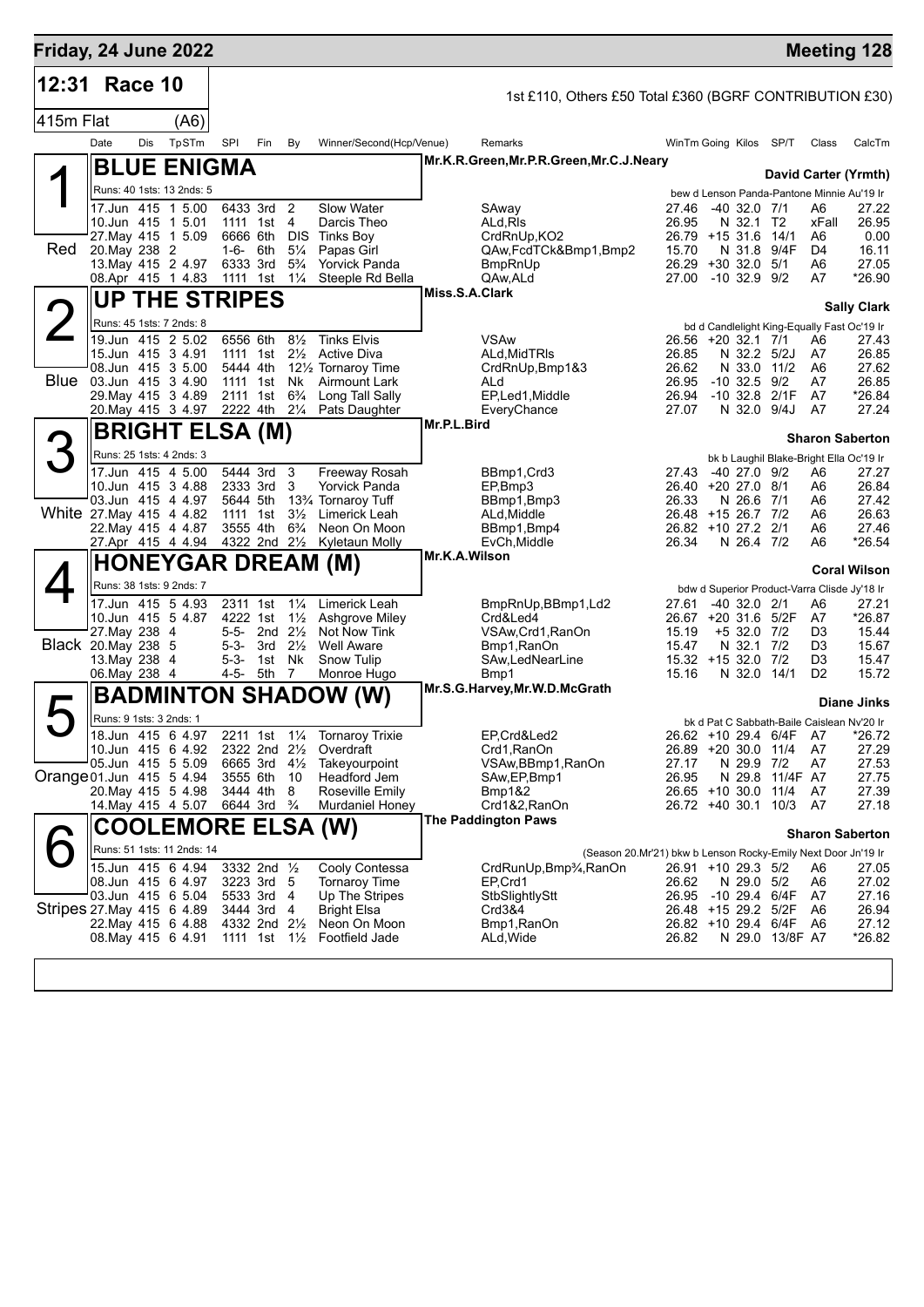| Friday, 24 June 2022      |                                |     |                            |                        |                                       |                                      |                                                                     |                |                                                        |                                                            |                              |          |                                |                       |                                        | <b>Meeting 128</b>     |
|---------------------------|--------------------------------|-----|----------------------------|------------------------|---------------------------------------|--------------------------------------|---------------------------------------------------------------------|----------------|--------------------------------------------------------|------------------------------------------------------------|------------------------------|----------|--------------------------------|-----------------------|----------------------------------------|------------------------|
| 12:46                     | Race 11                        |     |                            |                        |                                       |                                      |                                                                     |                | 1st £80, Others £50 Total £280 (BGRF CONTRIBUTION £30) |                                                            |                              |          |                                |                       |                                        |                        |
| 238m Flat                 |                                |     | (D4)                       |                        |                                       |                                      |                                                                     |                |                                                        |                                                            |                              |          |                                |                       |                                        |                        |
|                           | Date                           | Dis | TpSTm                      | SPI                    | Fin                                   | By                                   | Winner/Second(Hcp/Venue)                                            |                | Remarks                                                |                                                            | WinTm Going Kilos SP/T       |          |                                |                       | Class                                  | CalcTm                 |
|                           |                                |     | <b>DARVER BRUNO</b>        |                        |                                       |                                      |                                                                     |                | Mrs.B.Fordham                                          |                                                            |                              |          |                                |                       |                                        | <b>Sharon Saberton</b> |
|                           |                                |     | Runs: 73 1sts: 9 2nds: 16  |                        |                                       |                                      |                                                                     |                |                                                        |                                                            |                              |          |                                |                       | bk d Jaytee Dutch-Swift Pippa My'19 Ir |                        |
|                           | 15.Jun 238 1                   |     |                            | 5-4-                   | 3rd                                   | 5                                    | <b>Gifted Customer</b>                                              |                | SAw, Rails                                             |                                                            | 15.29                        |          | $+5$ 32.3 11/4                 |                       | D <sub>3</sub>                         | 15.74                  |
|                           | 10.Jun 238<br>05.Jun 238       |     | -1<br>$\overline{1}$       | $3 - 2 -$<br>$5 - 4 -$ | 3rd                                   | 2nd $3\frac{1}{2}$<br>$3\frac{1}{2}$ | Sandford Home<br>United                                             |                | Crd1, RanOn<br>SAw, Bmp1                               |                                                            | 15.21<br>15.38               | +10 32.0 | N 32.0 3/1                     | 3/1                   | D3<br>D3                               | 15.59<br>15.65         |
| Red                       | 01.Jun 238<br>27. May 238 2    |     | -1                         | $6 - 3 -$<br>$6 - 6 -$ | 2nd <sub>1</sub><br>3rd               | $3\frac{1}{4}$                       | <b>Gifted Customer</b><br>Airmount Bruno                            |                | BmpStt, RanOn<br>VSAw, FcdTCk2                         |                                                            | 15.50<br>15.43               |          | N 32.0                         | 5/2<br>+5 32.0 2/1F   | D4<br>D4                               | 15.58<br>15.74         |
|                           | 22. May 238                    |     | - 1                        | 4-3-                   | 1st Nk                                |                                      | Going Twice                                                         |                | Led <sub>2</sub>                                       |                                                            | 15.41                        |          | +5 32.0 9/4F                   |                       | D <sub>4</sub>                         | $*15.46$               |
|                           |                                |     | <b>CROUCHS STAR</b>        |                        |                                       |                                      |                                                                     | Miss.E.J.Jinks |                                                        |                                                            |                              |          |                                |                       |                                        | <b>Diane Jinks</b>     |
|                           |                                |     | Runs: 42 1sts: 9 2nds: 3   |                        |                                       |                                      |                                                                     |                |                                                        | (Season Unknown) be b Ballymac Best-Gorgeous Gal Au'19 Ir  |                              |          |                                |                       |                                        |                        |
|                           | 17.Jun 238 2<br>08.Jun 238 2   |     |                            | $3 - 2 -$<br>$6 - 6 -$ | 3rd<br>6th                            | $3\frac{1}{4}$<br>5                  | <b>Riverdale Trudy</b><br>Swift Illicit                             |                | EP, Crd1, Bmp2<br>SAw, Bmp1                            |                                                            | 15.76<br>15.46               |          | $-20$ 27.0 $4/1$<br>N 26.9 3/1 |                       | D4<br>D4                               | 15.81<br>15.86         |
|                           | 01.Jun 238                     |     | $\overline{2}$             | $5 - 2 -$              | 4th                                   | $1\frac{1}{4}$                       | Joys Domino                                                         |                | EveryChance                                            |                                                            | 15.52                        |          | N 26.4                         | 9/2                   | D4                                     | 15.61                  |
| Blue                      | 25. May 238<br>18. May 238     |     | $\overline{2}$<br>-1       | 2-1-<br>4-4-           | 1st<br>4th                            | $1\frac{3}{4}$<br>3                  | Effernogue Lady<br>Airmount Bruno                                   |                | EP,Led1<br>Bmp1                                        |                                                            | 15.45<br>15.56               |          | N 26.8<br>N 26.4               | 9/2<br>4/1            | D4<br>D4                               | $*15.45$<br>15.80      |
|                           | 14. May 238 1                  |     |                            | $5 - 2 -$              | 3rd                                   | 3                                    | Pennylane Tiger                                                     |                | SAw, EP, Rails                                         |                                                            | 15.23 +15 27.0 5/2J          |          |                                |                       | D4                                     | 15.62                  |
|                           |                                |     | <b>POPULAR SAM (M)</b>     |                        |                                       |                                      |                                                                     |                | Mr.S.J.Fordham                                         |                                                            |                              |          |                                |                       |                                        | <b>Sharon Saberton</b> |
|                           |                                |     | Runs: 62 1sts: 14 2nds: 9  |                        |                                       |                                      |                                                                     |                |                                                        |                                                            |                              |          |                                |                       | bkw d Secreto-Popular Suzie Au'19 Ir   |                        |
|                           | 19.Jun 238 3<br>12.Jun 238 4   |     |                            | 3-4-<br>$1 - 1 -$      | 4th<br>1st                            | $2\frac{1}{4}$<br>2                  | <b>Great Boss</b><br>Aboriginal Art                                 |                | EP,Bmp1<br>QAw, Always Led                             |                                                            | 15.34<br>15.28               |          | $+10$ 31.8 4/1<br>$+5$ 32.0    | 10/3                  | D4<br>D4                               | 15.62<br>$*15.33$      |
| White 01.Jun 238 4        | 08.Jun 238                     |     | -4                         | 1-4-                   | 4th                                   | $5\frac{3}{4}$                       | Gortilea Panda                                                      |                | QAw,BBmp½                                              |                                                            | 15.54                        |          | N 32.0                         | 3/1                   | D4                                     | 16.00                  |
|                           | 25. May 238                    |     | -4                         | 3-4-<br>4-4-           | 4th<br>4th                            | $3\frac{1}{4}$<br>$9\frac{3}{4}$     | <b>Gifted Customer</b><br>Darver Schillaci                          |                | EP,BBmp1<br>BBmp1                                      |                                                            | 15.50<br>15.38               |          | N 32.2 5/1<br>N 32.0           | 9/4                   | D4<br>D4                               | 15.75<br>16.16         |
|                           | 20. May 238 4                  |     |                            | $2 - 2 -$              | 3rd                                   | -1                                   | Papas Girl                                                          |                | EP,Led2-RnIn                                           |                                                            | 15.70                        |          | N 32.0                         | 11/4                  | D4                                     | 15.77                  |
|                           | VACANT                         |     |                            |                        |                                       |                                      |                                                                     |                |                                                        |                                                            |                              |          |                                |                       |                                        |                        |
|                           |                                |     |                            |                        |                                       |                                      |                                                                     |                |                                                        |                                                            |                              |          |                                |                       |                                        |                        |
|                           |                                |     |                            |                        |                                       |                                      |                                                                     |                |                                                        |                                                            |                              |          |                                |                       |                                        |                        |
| <b>Black</b>              |                                |     |                            |                        |                                       |                                      |                                                                     |                |                                                        |                                                            |                              |          |                                |                       |                                        |                        |
|                           |                                |     |                            |                        |                                       |                                      |                                                                     |                |                                                        |                                                            |                              |          |                                |                       |                                        |                        |
|                           |                                |     | <b>PATS DAUGHTER (W)</b>   |                        |                                       |                                      |                                                                     | Miss.S.A.Clark |                                                        |                                                            |                              |          |                                |                       |                                        |                        |
|                           |                                |     | Runs: 52 1sts: 13 2nds: 8  |                        |                                       |                                      |                                                                     |                |                                                        | (Ssn Suppressed) bk b Bull Run Bolt-Loughlea Rush Au'19 Ir |                              |          |                                |                       |                                        | <b>Sally Clark</b>     |
|                           |                                |     | 17.Jun 415 6 4.91          |                        |                                       |                                      | 1333 6th 6 <sup>3</sup> / <sub>4</sub> Rambling Girl                |                | EP, Wide                                               |                                                            |                              |          |                                | 27.69 -40 24.0 6/1 A7 |                                        | 27.81                  |
|                           | 03.Jun 238 6                   |     | 08.Jun 415 6 4.83          |                        | 4-5- 5th                              | $9\frac{3}{4}$                       | 1111 3rd 3 <sup>3</sup> / <sub>4</sub> Woodhaven Forest<br>Oxalis   |                | LedToVWide4<br>EveryChance                             |                                                            | 27.12<br>15.17               |          | N 23.8 11/4<br>N 24.0          | 5/2F                  | A7<br>D4                               | 27.42<br>15.95         |
| Orange 27. May 415 6 4.84 |                                |     |                            |                        | 2223 5th                              | $9\frac{1}{4}$                       | Concra Wood                                                         |                | EP, Wide                                               |                                                            | 26.43 +15 23.8 11/4          |          |                                |                       | A7                                     | 27.32                  |
|                           | 13. May 238 6                  |     | 20. May 415 6 4.80         |                        | 1111 1st                              | $1\frac{1}{4}$                       | Smokin Sam<br>1-1- 3rd 1 <sup>1</sup> / <sub>2</sub> Honeygar Dream |                | QAw,ALd,Wide<br>Led-2, Wide                            |                                                            | 27.07<br>15.32 +15 25.0 10/3 |          | N 24.5 3/1                     |                       | A7<br>D3                               | 27.07<br>*15.58        |
|                           |                                |     | <b>ABORIGINAL ART (W)</b>  |                        |                                       |                                      |                                                                     |                | <b>Amarillo Syndicate</b>                              |                                                            |                              |          |                                |                       |                                        |                        |
|                           |                                |     | Runs: 62 1sts: 15 2nds: 14 |                        |                                       |                                      |                                                                     |                |                                                        |                                                            |                              |          |                                |                       | bk d Jaytee Jet-Dream Of Mine Mr'18 Ir | <b>Paul Clarke</b>     |
|                           | 19.Jun 238 6                   |     |                            |                        | 1-1- 2nd $\frac{3}{4}$                |                                      | <b>Great Boss</b>                                                   |                | QAw,Ld1ToVWide2,CmAg                                   |                                                            | 15.34 +10 35.0 7/1           |          |                                |                       | D4                                     | 15.50                  |
|                           | 12.Jun 238 6<br>05.Jun 238 6   |     |                            |                        | $2-2-2nd2$<br>3-3- 5th $7\frac{1}{4}$ |                                      | Popular Sam<br>United                                               |                | EP.VeryWide<br>EvCh, VWide                             |                                                            | 15.28<br>15.38               |          | $+5$ 35.8 9/2<br>N 36.0 4/1    |                       | D4<br>D3                               | $*15.49$<br>15.95      |
| Stripes 29. May 238 6     |                                |     |                            |                        | 1-1- 1st $1\frac{3}{4}$               |                                      | Lemming Fly                                                         |                | ALd,Wide                                               |                                                            | 15.68                        |          | $-536.0$ T3                    |                       |                                        | ReQul 15.63            |
|                           | 22. May 270 5<br>12. May 270 6 |     |                            |                        | 2-1- 1st<br>6-3- 3rd                  | $1\frac{1}{4}$<br>$1\frac{1}{2}$     | Lilys Pearl(Towc)<br>Salacres Sasha(Towc)                           |                | VeryWide,Led2<br>VWide2                                |                                                            | 16.26 +10 36.3 9/2<br>16.34  |          |                                | N 36.3 5/4F           | D3<br>D <sub>3</sub>                   | 16.36<br>16.45         |
|                           |                                |     |                            |                        |                                       |                                      |                                                                     |                |                                                        |                                                            |                              |          |                                |                       |                                        |                        |
|                           |                                |     |                            |                        |                                       |                                      |                                                                     |                |                                                        |                                                            |                              |          |                                |                       |                                        |                        |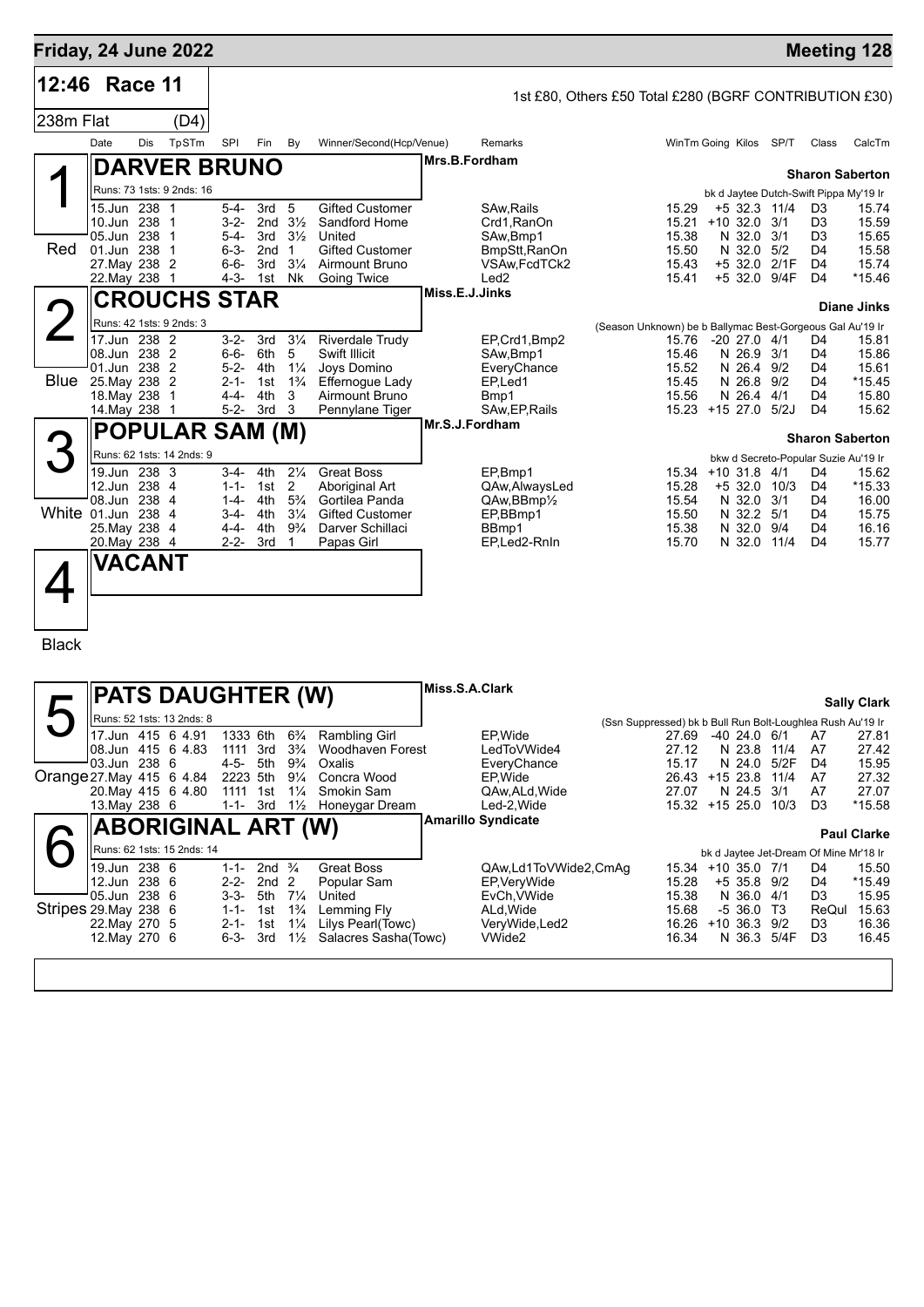| Friday, 24 June 2022       |                                              |     |                                         |                                                      |                  |                                  |                                                                |                |                                                        |                                                                   |                                     |                        |                                                 | <b>Meeting 128</b>      |
|----------------------------|----------------------------------------------|-----|-----------------------------------------|------------------------------------------------------|------------------|----------------------------------|----------------------------------------------------------------|----------------|--------------------------------------------------------|-------------------------------------------------------------------|-------------------------------------|------------------------|-------------------------------------------------|-------------------------|
| 13:02 Race 12              |                                              |     |                                         |                                                      |                  |                                  |                                                                |                | 1st £95, Others £50 Total £345 (BGRF CONTRIBUTION £30) |                                                                   |                                     |                        |                                                 |                         |
| 415m Flat                  |                                              |     | (A7)                                    |                                                      |                  |                                  |                                                                |                |                                                        |                                                                   |                                     |                        |                                                 |                         |
|                            | Date                                         | Dis | TpSTm                                   | SPI                                                  | Fin              | By                               | Winner/Second(Hcp/Venue)                                       |                | Remarks                                                | WinTm Going Kilos SP/T                                            |                                     |                        | Class                                           | CalcTm                  |
|                            |                                              |     | <b>RAMBLING GIRL</b>                    |                                                      |                  |                                  |                                                                | Mr.S.J.Fordham |                                                        |                                                                   |                                     |                        |                                                 |                         |
|                            |                                              |     | Runs: 15 1sts: 3 2nds: 3                |                                                      |                  |                                  |                                                                |                |                                                        |                                                                   |                                     |                        |                                                 | <b>Sharon Saberton</b>  |
|                            |                                              |     | 17.Jun 415 1 4.94                       | 2111 1st                                             |                  | <b>SH</b>                        | Classic Tina                                                   |                | EP.Led1                                                | 27.69                                                             | $-40$ 25.8 $7/2$                    |                        | bk b Laughil Blake-Calzaghe Lady My'20 Ir<br>A7 | 27.29                   |
|                            | 08.Jun 415 1 4.92<br>03.Jun 415 2 5.01       |     |                                         | 3334 4th<br>2111 1st                                 |                  | $5\frac{1}{4}$<br>$6\frac{1}{2}$ | Woodhaven Forest<br><b>Salems Stanley</b>                      |                | EP,FcdTCk1,Crd3<br>EP <sub>.</sub> Led1                | 27.12<br>27.00                                                    | $-10, 26.0$                         | N 26.0 15/8F A7<br>3/1 | A7                                              | 27.54<br>*26.90         |
| Red                        | 29. May 415 1 4.98                           |     |                                         | 2111 2nd Nk                                          |                  |                                  | Wilsham Maggie                                                 |                | EP,Bmp&Led1ToNrLine                                    | 27.48                                                             | $-10$ 26.2 $9/2$                    |                        | A7                                              | 27.41                   |
|                            | 22. May 415 1 4.92                           |     | 18. May 415 1 5.08                      | 2223 5th<br>6333 3rd 6 <sup>3</sup> / <sub>4</sub>   |                  | 5                                | Herecomesdanny<br>Asgood As Blue                               |                | Bmp3<br><b>VSAw</b>                                    | 27.26 +10 26.2 14/1<br>27.09 -10 26.0 3/1                         |                                     |                        | A7<br>A7                                        | 27.75<br>27.53          |
|                            |                                              |     |                                         |                                                      |                  |                                  |                                                                | Mr.P.Ward      |                                                        |                                                                   |                                     |                        |                                                 |                         |
|                            | <b>MINI MO</b>                               |     |                                         |                                                      |                  |                                  |                                                                |                |                                                        |                                                                   |                                     |                        |                                                 | Deborah Hurlock (CPark) |
|                            | 18.Jun 415 2 5.01                            |     | Runs: 47 1sts: 11 2nds: 6               | 3322 1st                                             |                  | 3                                | Watchameen                                                     |                | Led4                                                   | (Season Unknown) bk b Droopys Jet-Shes Electric Sp'19 Ir<br>26.99 | N 26.0 9/2                          |                        | A7                                              | *26.99                  |
|                            | 10.Jun 415 3 5.06                            |     |                                         | 5656 5th                                             |                  |                                  | 121/4 Riverdale Rosa                                           |                | Bmp1, FcdTCk3                                          | 26.73 +20 26.4 11/2                                               |                                     |                        | A7                                              | 27.90                   |
|                            | 04.Jun 415 3 5.06<br>Blue 27. May 415 2 5.05 |     |                                         | 3333 3rd<br>4554 5th                                 |                  | $2\frac{3}{4}$<br>$5\frac{1}{4}$ | Murdaniel Honey<br>Overdraft                                   |                | RanOn<br>Bmp1                                          | 27.16<br>$26.95 + 15.26.0$                                        | -20 26.0                            | 5/1<br>5/1             | A7<br>A7                                        | 27.18<br>27.50          |
|                            | 21. May 415 2 5.03                           |     |                                         | 2222 1st                                             |                  | $2\frac{1}{2}$                   | <b>Diesel Nancy</b>                                            |                | Chl1-2, Led4                                           | 26.98 +20 26.0 7/2                                                |                                     |                        | A7                                              | 27.18                   |
|                            |                                              |     | 14. May 415 2 5.13                      | 6455 5th                                             |                  | $9\frac{3}{4}$                   | Salems Mouse                                                   | Mr.S.G.Harvey  | SAw, Bmp4                                              | 26.92 +30 26.6 9/4                                                |                                     |                        | A7                                              | 28.00                   |
|                            |                                              |     |                                         |                                                      |                  |                                  | <b>WITCHES SUNBURY (M)</b>                                     |                |                                                        |                                                                   |                                     |                        |                                                 | <b>Diane Jinks</b>      |
| 3                          | Runs: 2 1sts: 0 2nds: 0                      |     |                                         |                                                      |                  |                                  |                                                                |                |                                                        |                                                                   |                                     |                        | bkw d Laughil Blake-Witches Belle Jn'19 Ir      |                         |
|                            |                                              |     | 17.Jun 415 4 5.09<br>10.Jun 415 3 4.84  | 6444 4th<br>2111 3rd 21/4                            |                  | $4\frac{3}{4}$                   | <b>Rambling Girl</b><br>Honeygar Dream                         |                | CrdStt,FcdTCk&Bmp1<br>EP,Led1ToCrd4                    | 27.69<br>26.67 +20 30.4 3/1                                       | -40 29.7 2/1F                       |                        | A7<br>A7                                        | 27.65<br>27.05          |
|                            | 05.Jun 415 4 4.94                            |     |                                         |                                                      |                  |                                  | Solo                                                           |                | Middle                                                 | 27.54                                                             | $-1029.9$ T                         |                        | Qlfyg                                           | 27.44                   |
| White 29. May 415 3 4.82   |                                              |     | 20. May 415 3 4.85                      | 1111 1st 8 <sup>3</sup> / <sub>4</sub>               |                  |                                  | Whizzing Jet<br>1111 1st 111/4 Sportage Clancy                 |                | ALd, Middle<br>ALd, Middle                             | 27.03<br>26.96                                                    | -10 29.8 T3<br>N 28.8 T3            |                        |                                                 | *26.93<br>26.96         |
|                            | 11. May 238 3                                |     |                                         |                                                      |                  |                                  | Solo                                                           |                | Middle                                                 | 15.62 -10 28.1 T                                                  |                                     |                        |                                                 | 15.52                   |
|                            |                                              |     | YOUGOTTHIS (M)                          |                                                      |                  |                                  |                                                                | Miss.S.A.Clark |                                                        |                                                                   |                                     |                        |                                                 | <b>Sally Clark</b>      |
|                            | Runs: 9 1sts: 2 2nds: 1                      |     |                                         |                                                      |                  |                                  |                                                                |                |                                                        | bkw b Ballymac Bolger-Callaway Diamond Au'20 Ir                   |                                     |                        |                                                 |                         |
|                            |                                              |     | 17.Jun 415 3 5.05                       | 5544 5th                                             |                  | $7\frac{1}{4}$<br>$9\frac{1}{2}$ | Honeygar Dream                                                 |                | BmpRnUp&2                                              | 27.61                                                             | $-40,30.0,5/1$                      |                        | A6                                              | 27.79<br>27.39          |
|                            |                                              |     | 08.Jun 415 3 5.00<br>03.Jun 415 4 4.94  | 5555 5th<br>2221 1st                                 |                  | $7\frac{1}{4}$                   | <b>Tornaroy Tuff</b><br>Hello Twiggy                           |                | VSAw, Crd2<br>EP,Led3,Middle                           | 26.63<br>26.86 -20 30.4 2/1F                                      | N 30.2 10/1                         |                        | A <sub>5</sub><br>A7                            | *26.66                  |
| Black 27. May 415 4 4.94   | 20. May 415 3 4.84                           |     |                                         | 3344 3rd<br>1111 2nd 2 <sup>3</sup> / <sub>4</sub>   |                  | $6\frac{1}{2}$                   | Concra Wood<br>Roseville Emily                                 |                | Crd1                                                   | 26.43 +15 30.0 4/1<br>26.65 +10 30.4 2/1F                         |                                     |                        | A7<br>A7                                        | 27.10<br>26.97          |
|                            | 15. May 415 3 4.91                           |     |                                         | 2455 5th 51/4                                        |                  |                                  | Mousey Megan                                                   |                | QAw,Led-RnIn<br>EP,FcdTCk&Bmp1,Bmp2                    | 27.04 +10 31.0 5/2J                                               |                                     |                        | A7                                              | 27.56                   |
|                            |                                              |     | <b>HOLLYHILL EABHA (M)</b>              |                                                      |                  |                                  |                                                                | Miss.S.A.Clark |                                                        |                                                                   |                                     |                        |                                                 |                         |
| 口                          |                                              |     | Runs: 24 1sts: 2 2nds: 7                |                                                      |                  |                                  |                                                                |                |                                                        |                                                                   |                                     |                        | wbd b Bull Run Bolt-Loughlea Rush Au'19 Ir      | <b>Sally Clark</b>      |
|                            | 15.Jun 238 4                                 |     |                                         | $1 - 2 -$                                            | 2nd <sub>5</sub> |                                  | Corrin Logan                                                   |                | EP,Bmp1                                                | 15.36                                                             |                                     |                        |                                                 | N 26.9 T2 xLame 15.76   |
|                            | 24.Apr 415 4 4.99                            |     |                                         | 4666 6th                                             |                  | $8\frac{3}{4}$                   | 01. May 415 5 4.89 2544 4th 51/2 Comeout Kipper<br>In The Form |                | Bmp1, Crd2, FcdTCk3<br>Bmp1                            | 26.74<br>26.82                                                    | N 26.7 6/1<br>$-10$ 26.7 $11/2$     |                        | A6<br>A6                                        | $*27.18$<br>27.41       |
| Orange 08.Apr 415 4 4.99   |                                              |     |                                         | 4544 3rd                                             |                  | $6\frac{3}{4}$                   | <b>Hollywood Bond</b>                                          |                | Bmp1&3                                                 | 26.68                                                             | N 25.7 9/2                          |                        | A6                                              | 27.22                   |
|                            |                                              |     | 27. Mar 415 4 4.92<br>25.Mar 415 4 4.93 | 3666 5th<br>4221 1st                                 |                  | 14<br>$1\frac{3}{4}$             | Mall Finn Junior<br>Minnies Tacha                              |                | BBmp1,Bmp3<br>Led4                                     | 26.77<br>26.94                                                    | $-30$ 25.0 11/4<br>$-30$ 25.0 $4/1$ |                        | A6<br>A6                                        | 27.58<br>26.64          |
|                            |                                              |     | <b>HELLO TWIGGY (W)</b>                 |                                                      |                  |                                  |                                                                | Mr.J.S.Adam    |                                                        |                                                                   |                                     |                        |                                                 |                         |
|                            |                                              |     | Runs: 74 1sts: 17 2nds: 9               |                                                      |                  |                                  |                                                                |                |                                                        |                                                                   |                                     |                        |                                                 | David Carter (Yrmth)    |
|                            |                                              |     | 17.Jun 415 6 4.95                       | 2445 6th                                             |                  |                                  | 16½ Westwind Bright                                            |                | EP,Bmp1                                                | (Season 02.My'22) bk b Jaytee Dutch-Jaytee Dakota Oc'18 Ir        |                                     | 27.21 -40 26.0 7/4F A7 |                                                 | 28.13                   |
|                            | 10.Jun 238 6                                 |     |                                         |                                                      | 5-5- 5th         | 9                                | Sandford Home                                                  |                | VSAw, Wide                                             | 15.21 +10 27.0 4/1                                                |                                     |                        | D3                                              | 16.03                   |
| Stripes 27. May 415 6 4.80 | 03.Jun 415 6 4.79                            |     |                                         | 1112 2nd $7\frac{1}{4}$<br>1111 1st 11/ <sub>4</sub> |                  |                                  | Yougotthis<br>Rahale Rodge                                     |                | VQAw,LedTo3<br>ALd, Wide                               | 26.86<br>27.05                                                    | -20 27.0 9/2<br>N 28.0 T2           |                        | A7<br>xSsn                                      | 27.24<br>27.05          |
|                            |                                              |     | 29.Apr 415 6 5.01                       | 4112 4th                                             |                  | 3                                | Manic Flash                                                    |                | Bmp&Led1-3                                             | 27.26                                                             | N 28.0                              | 10/3                   | A7                                              | 27.50                   |
|                            |                                              |     | 22.Apr 415 6 4.76                       | 1111 1st 1 <sup>3</sup> / <sub>4</sub>               |                  |                                  | Up The Stripes                                                 |                | VQAw,ALd,Wide                                          | 26.99                                                             | N 27.6 10/3                         |                        | A7                                              | *26.99                  |
|                            |                                              |     |                                         |                                                      |                  |                                  |                                                                |                |                                                        |                                                                   |                                     |                        |                                                 |                         |
|                            |                                              |     |                                         |                                                      |                  |                                  |                                                                |                |                                                        |                                                                   |                                     |                        |                                                 |                         |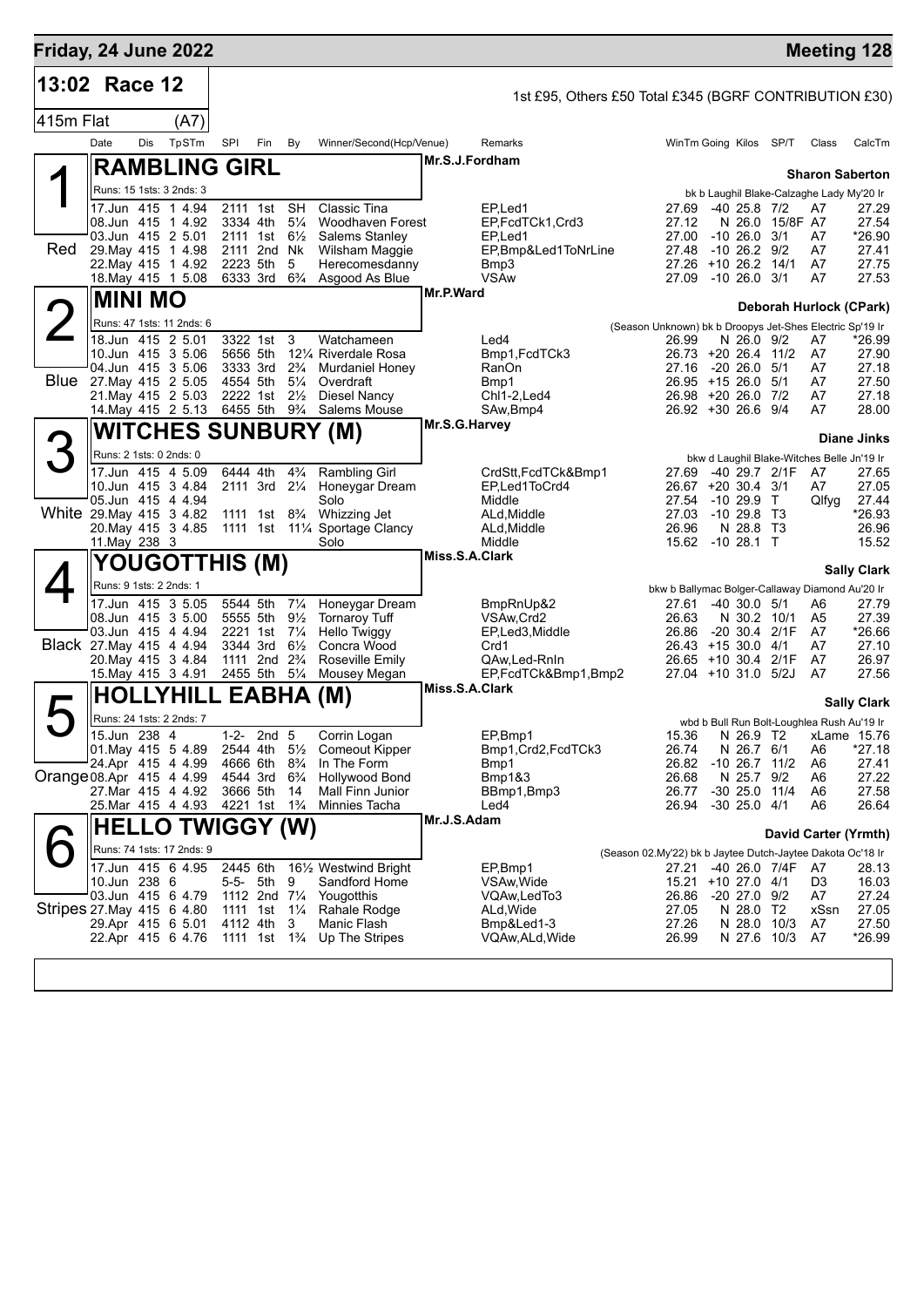| Friday, 24 June 2022 |                                                                                    |     |                                                      |                                                                            |                                        |                                                                            |                                                                                                          |               |                                                                                                                        |                                                    |                         |                                                                  |                                   |                                                                                                          | <b>Meeting 128</b>                                                             |  |
|----------------------|------------------------------------------------------------------------------------|-----|------------------------------------------------------|----------------------------------------------------------------------------|----------------------------------------|----------------------------------------------------------------------------|----------------------------------------------------------------------------------------------------------|---------------|------------------------------------------------------------------------------------------------------------------------|----------------------------------------------------|-------------------------|------------------------------------------------------------------|-----------------------------------|----------------------------------------------------------------------------------------------------------|--------------------------------------------------------------------------------|--|
| 13:17 Race 13        |                                                                                    |     |                                                      |                                                                            |                                        |                                                                            |                                                                                                          |               | 1st £80, Others £50 Total £280 (BGRF CONTRIBUTION £30)                                                                 |                                                    |                         |                                                                  |                                   |                                                                                                          |                                                                                |  |
| 238m Flat            |                                                                                    |     | (D4)                                                 |                                                                            |                                        |                                                                            |                                                                                                          |               |                                                                                                                        |                                                    |                         |                                                                  |                                   |                                                                                                          |                                                                                |  |
|                      | Date                                                                               | Dis | TpSTm                                                | SPI                                                                        | Fin                                    | By                                                                         | Winner/Second(Hcp/Venue)                                                                                 |               | Remarks                                                                                                                | WinTm Going Kilos                                  |                         |                                                                  | SP/T                              | Class                                                                                                    | CalcTm                                                                         |  |
|                      |                                                                                    |     | <b>HELLO TAMMIE</b>                                  |                                                                            |                                        |                                                                            |                                                                                                          | Mrs.B.Fordham |                                                                                                                        |                                                    |                         |                                                                  |                                   |                                                                                                          |                                                                                |  |
|                      |                                                                                    |     | Runs: 7 1sts: 2 2nds: 0                              |                                                                            |                                        |                                                                            |                                                                                                          |               | <b>Sharon Saberton</b><br>bk b Jaytee Yankee-Jaytee Charlie Nv'19 Ir                                                   |                                                    |                         |                                                                  |                                   |                                                                                                          |                                                                                |  |
| Red                  | 17.Jun 238 2<br>12.Jun 238<br>08.Jun<br>01.Jun 238<br>27. May 238<br>22. May 238 1 | 238 | $\mathbf 1$<br>-1<br>$\overline{2}$<br>2             | $6 - 5 -$<br>$6 - 5 -$<br>$4 - 1 -$<br>$5 - 5 -$<br>$6 - 2 -$<br>$6 - 6 -$ | 5th<br>6th<br>1st<br>5th<br>3rd<br>5th | $\overline{7}$<br>11<br><b>SH</b><br>$5\frac{1}{2}$<br>$1\frac{1}{4}$<br>6 | Croaghill Pippy<br><b>Free Derry</b><br>Fengate Posh<br>Leahs Mia<br>Leahs Mia<br><b>Motivators Link</b> |               | SAw, EP, FcdTCk&BBmp1<br>VSAw, FcdTCk&BBmp2<br>EP,Led1,RIsTMid<br>VSAw, FcdTCk1<br>SAw, EP, Chl1-CrdRnIn<br>VSAw, Bmp1 | 15.89<br>15.50<br>15.79<br>15.64<br>15.77<br>15.94 | $+10$ 27.4              | $-2027.0$<br>$-5$ 27.7<br>N 27.5<br>$+5$ 27.8<br>$+5$ 27.8 $9/2$ | 5/1<br>7/1<br>2/1F<br>5/2F<br>7/2 | D <sub>4</sub><br>D <sub>4</sub><br>D <sub>4</sub><br>D <sub>4</sub><br>D <sub>4</sub><br>D <sub>4</sub> | 16.25<br>16.48<br>$*15.74$<br>16.07<br>15.92<br>16.47                          |  |
|                      |                                                                                    |     |                                                      |                                                                            |                                        |                                                                            |                                                                                                          | Mr.D.F.Carter |                                                                                                                        |                                                    |                         |                                                                  |                                   |                                                                                                          |                                                                                |  |
|                      | <b>HOLYCROSS SAM</b>                                                               |     |                                                      |                                                                            |                                        |                                                                            |                                                                                                          |               |                                                                                                                        |                                                    | David Carter (Yrmth)    |                                                                  |                                   |                                                                                                          |                                                                                |  |
| <b>Blue</b>          | 17.Jun 238 2<br>10.Jun 238<br>03.Jun 238<br>27. May 238                            |     | Runs: 12 1sts: 2 2nds: 5<br>2<br>$\overline{2}$<br>1 | $3 - 6 -$<br>$2 - 2 -$<br>$4 - 4 -$<br>$3 - 4 -$                           | 4th<br>1st<br>6th<br>4th               | $2\frac{3}{4}$<br>$\frac{3}{4}$<br>$4\frac{1}{4}$<br>6                     | Doonanes Play<br>Dunbolg Winter<br>Diesel Nancy<br><b>Gifted Customer</b>                                |               | Crd1<br>LedRnIn<br>Crd1&2, BmpRnIn<br>Bmp1                                                                             | 15.87<br>15.52<br>15.97<br>15.37                   | $+1027.0$<br>$-20$ 27.4 | $-20$ 27.0 $8/1$<br>$+5$ 27.0                                    | 8/1<br>8/1<br>9/1                 | D4<br>D <sub>4</sub><br>D <sub>4</sub><br>D <sub>4</sub>                                                 | bd d Kinloch Brae-Swift Barbie Oc'19 Ir<br>15.88<br>$*15.62$<br>16.09<br>15.90 |  |
|                      | 20. May 238 2<br>13. May 238 3                                                     |     |                                                      | $6 - 6 -$<br>$1 - 1 -$                                                     | 6th<br>1st                             | $6\frac{1}{4}$<br>$6\frac{3}{4}$                                           | Camp Margaret<br>Leahs Mia                                                                               |               | <b>VSAw</b><br>ALd                                                                                                     | 15.63<br>15.56 +10 27.8                            |                         | N 27.2                                                           | 6/1<br>6/5F                       | D <sub>4</sub><br>D <sub>4</sub>                                                                         | 16.12<br>15.66                                                                 |  |
| White                | VACANT                                                                             |     |                                                      |                                                                            |                                        |                                                                            |                                                                                                          |               |                                                                                                                        |                                                    |                         |                                                                  |                                   |                                                                                                          |                                                                                |  |

|                            | <b>GALGET LOR (M)</b>                         |  |              |                  |                                            | Miss.S.A.Clark                               |                |                            |                                                             |                |  |                           |                           |                |                                          |
|----------------------------|-----------------------------------------------|--|--------------|------------------|--------------------------------------------|----------------------------------------------|----------------|----------------------------|-------------------------------------------------------------|----------------|--|---------------------------|---------------------------|----------------|------------------------------------------|
|                            | Runs: 25 1sts: 4 2nds: 6                      |  |              |                  |                                            |                                              |                |                            |                                                             |                |  |                           | <b>Sally Clark</b>        |                |                                          |
|                            |                                               |  |              |                  | bk d Laughil Blake-Fahrenheit Lor Jy'20 Ir |                                              |                |                            |                                                             |                |  |                           |                           |                |                                          |
|                            | 17.Jun 415 4 4.96                             |  | 2345 6th     |                  | 12                                         | Diesel Nancy                                 |                | FcdTCk3                    |                                                             | 27.30          |  | $-40$ 31.8 $7/1$          |                           | A7             | 27.86                                    |
|                            | 08.Jun 238 4                                  |  | $2 - 5 -$    | 5th              | $3\frac{1}{2}$                             | Fagans Luna                                  |                | Crd1                       |                                                             | 15.73          |  | N 31.7                    | 9/1                       | D <sub>4</sub> | 16.00                                    |
|                            | 03.Jun 415 4 5.50<br>Black 27. May 415 3 4.93 |  | 3555 5th     | 1st              | 14<br>$3\frac{3}{4}$                       | <b>Minglers Sassy</b>                        |                | BB <sub>mp2</sub>          |                                                             | 27.57<br>27.33 |  | $-40, 32.1$<br>$+15$ 32.0 | 5/2<br>5/2                | A7<br>A7       | 28.29<br>27.48                           |
|                            | 22. May 415 3 4.98                            |  | 3221<br>2111 | 1st              | $\frac{1}{2}$                              | <b>Holycross Hollie</b><br>Spoken For etc    |                | EP, Led 3<br>CrdRnUp, Led1 |                                                             | 27.61          |  | $+10.32.0$                | 4/1                       | A7             | 27.71                                    |
|                            | 03.Apr 238 3                                  |  | $2 - 2 -$    | 2nd              | $2\frac{1}{2}$                             | <b>Well Aware</b>                            |                | EveryChance                |                                                             | 15.41          |  | N 31.0 6/1                |                           | D <sub>4</sub> | $*15.61$                                 |
|                            |                                               |  |              |                  |                                            |                                              | Miss.E.J.Jinks |                            |                                                             |                |  |                           |                           |                |                                          |
|                            | <b>EMMAS GRACE (W)</b>                        |  |              |                  |                                            |                                              |                |                            |                                                             |                |  |                           |                           |                | Diane Jinks                              |
|                            | Runs: 64 1sts: 11 2nds: 5                     |  |              |                  |                                            |                                              |                |                            |                                                             |                |  |                           |                           |                | bd b Clonbrien Hero-Hovex Grace Mr'19 Ir |
|                            | 18.Jun 238 6                                  |  | $1 - 1 -$    | 1st              | $1\frac{3}{4}$                             | Bemyangelrosa                                |                | ALd                        |                                                             | 15.50          |  | N 27.8                    | 11/1                      | D <sub>4</sub> | $*15.50$                                 |
|                            | 25. May 238 5                                 |  | $2 - 5 -$    | 4th              |                                            | 10 <sup>3</sup> / <sub>4</sub> Glasmeen Tina |                | EveryChance                |                                                             | 15.82          |  | $-10, 28.0$               | 11/4                      | D <sub>4</sub> | 16.58                                    |
|                            | 20. May 238 5                                 |  | $1 - 4 -$    | 4th              | 6                                          | Croaghill Pippy                              |                | QAw.Bmp1                   |                                                             | 15.68          |  | $+5$ 27.6                 | 3/1                       | D <sub>4</sub> | 16.20                                    |
|                            | Orange 29.Apr 238 6                           |  | $2 - 5 -$    | 5th              | $8\frac{1}{4}$                             | <b>Ballyanne Xpress</b>                      |                | Bmp1                       |                                                             | 15.64          |  | N 27.0                    | 4/1                       | D <sub>4</sub> | 16.30                                    |
|                            | 24.Apr 238 5                                  |  | $6 - 6 -$    | 6th              | $\overline{7}$                             | Join Me                                      |                | SAw, BmpRunIn              |                                                             | 15.67          |  | N 26.9                    | 7/1                       | D <sub>4</sub> | 16.23                                    |
|                            | 13.Apr 238 6                                  |  | $1 - 5 -$    | 5th              | 12                                         | Hello Ranger                                 |                | QAw, Bmp1                  |                                                             | 15.71          |  | $-1526.69/2$              |                           | $\mathsf{D}4$  | 16.52                                    |
| <b>CASHMERE COOPER (W)</b> |                                               |  |              |                  | Miss.S.A.Clark                             |                                              |                |                            |                                                             |                |  |                           | <b>Sally Clark</b>        |                |                                          |
|                            | Runs: 39 1sts: 4 2nds: 7                      |  |              |                  |                                            |                                              |                |                            |                                                             |                |  |                           |                           |                |                                          |
|                            | 17.Jun 238 6                                  |  | $2 - 2 -$    | 2nd <sub>3</sub> |                                            |                                              |                | EvCh, Wide                 | (Season Unknown) bk b Laughil Blake-Rathroe Dancer My'19 Ir | 15.89          |  |                           |                           |                |                                          |
|                            | 08.Jun 415 6 4.90                             |  | 1111         | 2nd              | $\frac{1}{2}$                              | Croaghill Pippy<br>Gaytime Hobbsy            |                | LedToBmpNrLn               |                                                             | 27.41          |  | $-10$ 27.2                | -20 27.0 11/10FD4<br>11/4 | A7             | 15.93<br>27.35                           |
|                            | 03.Jun 238 6                                  |  | $1 - 3 -$    | 3rd              | $3\frac{3}{4}$                             | Runalong Ruby                                |                | QAw, Bmp1                  |                                                             | 15.95          |  | N 27.4                    | 11/10FD4                  |                | 16.25                                    |
|                            | Stripes 27. May 238 5                         |  | $1 - 6 -$    | 6th              | $9\frac{1}{4}$                             | Camp Margaret                                |                | QAw, Crd1, Wide2           |                                                             | 15.29          |  | $+5$ 27.1                 | 9/1                       | D <sub>4</sub> | 16.08                                    |
|                            | 22. May 238 6                                 |  |              |                  |                                            | Solo                                         |                | Wide                       |                                                             | 15.57          |  | $+5$ 27.0                 | $\mathsf{T}$              |                | xLame *15.62                             |
|                            | 27. Mar 415 6 4.92                            |  | 1223 5th     |                  | $6\frac{3}{4}$                             | Pintos Boy                                   |                | EP,Bmp3                    |                                                             | 27.70          |  | $-30$ 26.5 $5/2$          |                           | A7             | 27.94                                    |
|                            |                                               |  |              |                  |                                            |                                              |                |                            |                                                             |                |  |                           |                           |                |                                          |
|                            |                                               |  |              |                  |                                            |                                              |                |                            |                                                             |                |  |                           |                           |                |                                          |
|                            |                                               |  |              |                  |                                            |                                              |                |                            |                                                             |                |  |                           |                           |                |                                          |